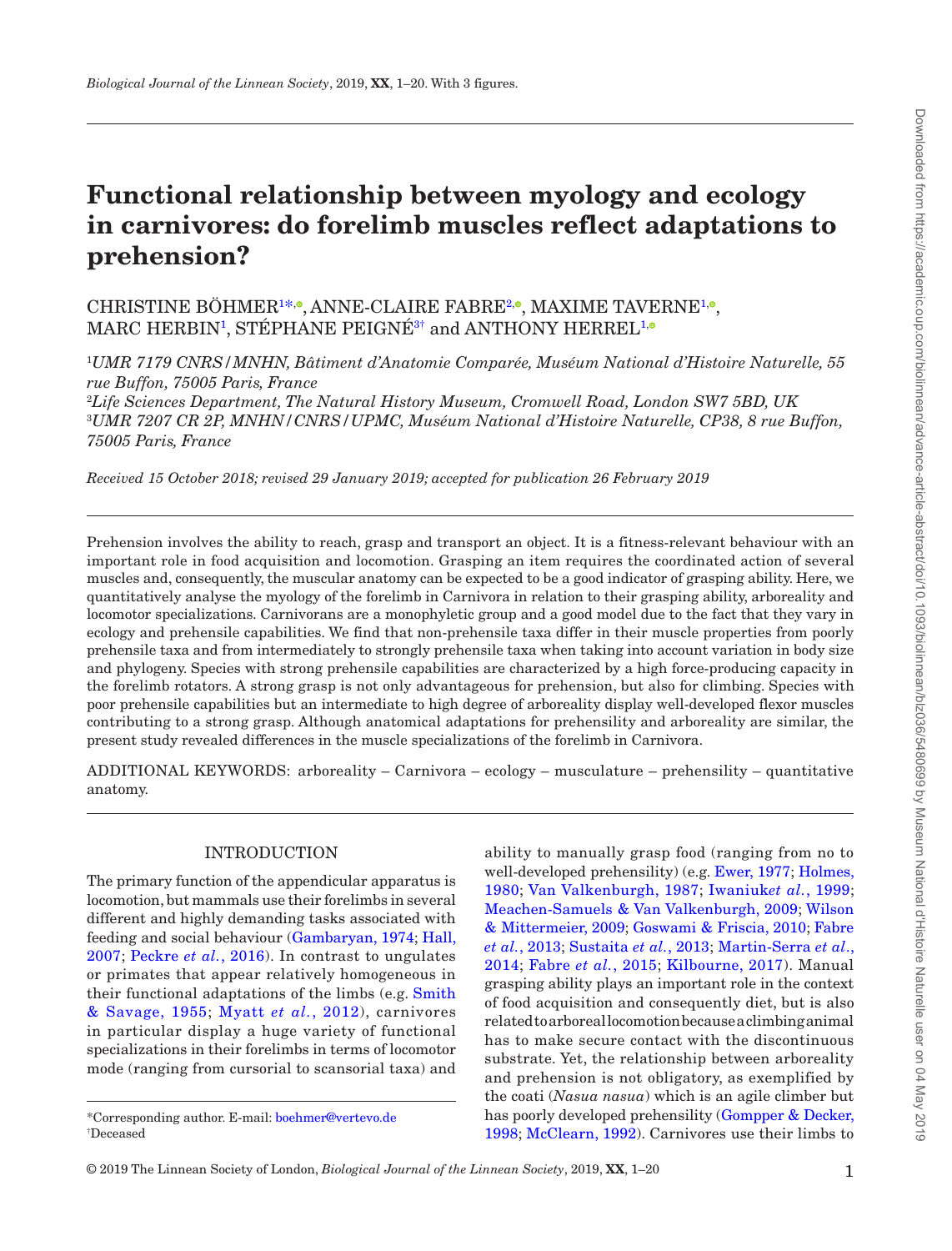remain attached to the substrate they climb upon, but apply different attachment mechanisms. This includes gripping claws that interlock with surface irregularities or prehensile hands/feet that grasp the substrate ([McNeill, 1983](#page-18-4); [Biewener, 2003;](#page-16-7) [Hildebrand](#page-16-8) [& Goslow, 2004](#page-16-8)). Morphofunctional attributes that promote grasping strength, however, may conflict with those that promote digital speed (e.g. [Sustaita,](#page-19-3) [2008\)](#page-19-3). This may indicate a possible trade-off between maximizing prehensility and arboreal locomotor speed, and highlights the importance of understanding the functional relationship between forelimb anatomy, ecology and behaviour. Equivalent performance tradeoffs have been reported for other arboreal vertebrates, such as chameleons ([Losos](#page-17-5) *et al.*, 1993), with faster species generally being poorer clingers (but see also [Herrel](#page-16-9) *et al.*, 2013).

Previous studies have demonstrated a link between forelimb muscle anatomy and locomotor mode in carnivores [\(Williams](#page-19-4) *et al.*, 2008; [Hudson](#page-17-6) *et al.*, 2011; Julik *et al.*[, 2012](#page-17-7); [Junior](#page-17-8) *et al.*, 2015; [Böhmer](#page-16-10) *et al.*, [2018;](#page-16-10) [Taverne](#page-19-5) *et al.*, 2018). Put simply, limb retractor and flexor muscles have a higher force-producing capacity in arboreal taxa compared to terrestrial taxa, reflecting the differences in climbing ability. The possible differences in forelimb muscles in relation to prehensility have, however, received less attention in non-primate mammals. Although a growing number of studies that have evaluated forelimb behaviour in rodents, scandentians and marsupials during grasping (e.g. [Hyland & Reynolds, 1993;](#page-17-9) [Ivanco](#page-17-10) *et al.*, 1996; [McKenna & Whishaw, 1999;](#page-17-11) [Sargis, 2001;](#page-18-5) [Whishaw](#page-19-6) *et al.*[, 2017\)](#page-19-6), only a few studies have quantified prehensile capabilities in carnivores [\(McClearn, 1992;](#page-17-4) [Iwaniuk & Whishaw, 1999](#page-17-12)). To date, it is unknown if and how forelimb muscle anatomy differs in relation to prehensility in carnivores.

Prehension using the forelimb (i.e. the reach, grasp and transport of a food item) involves motion of the shoulder, elbow, wrist and finger joints and, thus, requires the coordinated activation of numerous muscles ([Georgopoulos, 1986;](#page-16-11) [Hyland & Reynolds,](#page-17-9) [1993;](#page-17-9) [Flatt, 2000\)](#page-16-12). Here, we focus on the intrinsic forelimb muscles because we expect them to give a more detailed functional signal in the context of prehensility in carnivores. Neurophysiology analyses and electromyography studies have shown that the activity of the proximal intrinsic forelimb muscles is important during reaching ([Hyland & Reynolds,](#page-17-9) [1993;](#page-17-9) [Tokuda](#page-19-7) *et al.*, 2016; [Geed & van Kan, 2017](#page-16-13)). In particular, the protractor and extensor muscles are activated to protract the limb, to extend the wrist and to open the hand. Once the food item is reached, activity of the distal intrinsic forelimb muscles contributes to grasping [\(Jeannerod](#page-17-13) *et al.*, 1995; [Tokuda](#page-19-7) *et al.*, [2016;](#page-19-7) [Geed & van Kan, 2017](#page-16-13)). The flexor muscles are

activated to close the hand and to provide a firm grasp. Activity of both the proximal and the distal intrinsic forelimb muscles enables transport of the food item [\(Amundsen Huffmaster](#page-15-0) *et al.*, 2017). In particular, the adductor and rotator muscles are active in bringing the hand towards the body and mouth, respectively.

The aim of the present study was to identify possible functional correlates of muscle properties in the forelimb of carnivores associated with their prehensile capabilities. This is of particular interest because it will allow us to investigate how these muscle features are manifested in bone morphology and, ultimately, to improve our inferences of prehensility in extinct species known only from fossils. Muscle architecture (i.e. the cross-sectional area of a muscle) is an established proxy for its force-producing capacity ([Close,](#page-16-14) [1972\)](#page-16-14). Consequently, based on the aforementioned observations on limb movement patterns and muscle activation patterns, we predict that intrinsic forelimb muscles promoting efficient forelimb prehension in carnivores should display a relatively larger crosssectional area in taxa with well-developed prehensility. Furthermore, we explore possible functional adaptations of the forelimb muscles in relation to other ecological aspects such as arboreality.

#### MATERIAL AND METHODS

### Study specimens and phylogeny

The forelimbs of 18 carnivore taxa were dissected for the present study (one individual per species, except for *Cuon alpinus* for which two individuals were dissected) ([Fig. 1](#page-2-0)). Cadavers were obtained through the Faculty of Veterinary Medicine of Ludwig-Maximilians-Universität in Munich, the INRAP Centre de Recherches Archéologiques de l'Oise in Compiègne, the taxidermy facility and the collection of Comparative Anatomy of the Muséum National d'Histoire Naturelle in Paris, the Parc des Félins in Lumigny and the animal park of La Haute Touche in Obterre. Specimens did not display any pathologies.

Taxa and number of individuals were chosen to provide a sample that includes a large range in body mass, a wide phylogenetic scope, and a broad spectrum of lifestyles within the limits of the availability of specimens for dissection (generally one, except for *C. alpinus*). The phylogeny used in this study is based on the molecular tree presented by [Nyakatura &](#page-18-6) [Bininda-Emonds \(2012\)](#page-18-6). The tree has been pruned to include only the taxa analysed in the present study.

## Ecological data

Based on information collected from the literature, each taxon in the present study was assigned to a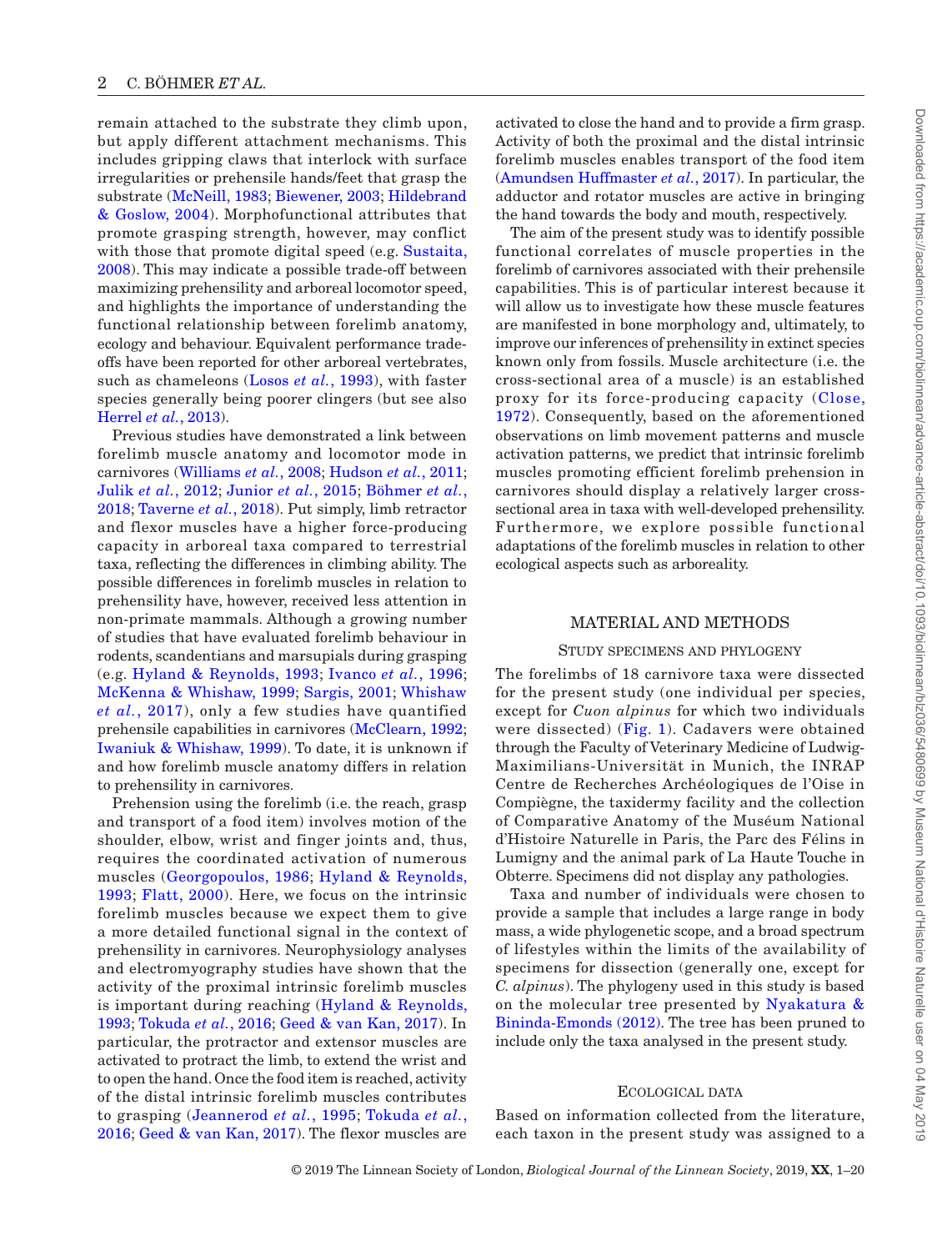

**Figure 1.** Overview of the sampled taxa. The phylogeny is based on the molecular tree presented by [Nyakatura & Bininda-](#page-18-6)[Emonds \(2012\).](#page-18-6) The tree has been pruned to include only the taxa analysed in the present study. Refer to [Table 1](#page-3-0) for further details.

group based on variation in prehensility, arboreality and locomotor specializations ([Table 1](#page-3-0)). Because most of the specimens were not entirely preserved (e.g. the internal organs had been removed during autopsy) and, thus, we were not able to directly obtain body mass data, published mean body masses were taken from the literature as well [\(Table 1\)](#page-3-0).

[Iwaniuk](#page-17-1) *et al.* (1999) argued that it is necessary to grade behaviours along a continuum or in an ordered series of categories, because either one of these is more likely to be representative of behavioural variation than are unordered categories. Thus, both prehensility and arboreality were coded as multistate, ordered characters. Prehensility was described in terms of the amount and frequency of occurrence of prehension following [Napier \(1961\)](#page-18-7), Fabre *et al.* [\(2013\)](#page-16-4) and [Tarquini](#page-19-8) *et al.* (2017): 0 = non-developed (species with no grasping ability),  $1 =$  poorly developed (species with little or no manipulation of food with their forelimb alone; they frequently use their paws in combination with the ground for manipulation and grasp is mainly used for climbing),  $2 =$  intermediate (species that are able to grasp objects only by using both forelimbs at once and with fine control of digit movements),

<span id="page-2-0"></span>3 = well-developed (species that grasp objects using only one hand). The degree of arboreality of a species was divided into the following four categories:  $0 =$  never climbs,  $1 =$  climbs occasionally,  $2 =$  climbs frequently (semi-arboreal), and 3 = nests and/or feeds primarily in trees, climbs well and is often capable of controlled head-first descent (arboreal) [\(Iwaniuk](#page-17-1) *et al.*[, 1999](#page-17-1)).

In addition to the degree of arboreality, the species were also assigned to the following locomotor specializations in order to account for possible nonarboreal adaptations: cursorial, fossorial, generalized, natatorial and scansorial. This differentiates, for example, two non-arboreal carnivores: the highly cursorial cheetah from the generalist hyena.

# Ancestral character state reconstruction

An ancestral character state reconstruction of arboreality and prehensility was performed to explore whether the evolution of arboreal locomotion preceded the evolution of grasping ability (following [Fabre](#page-16-4) *et al.*[, 2013](#page-16-4)). This analysis was executed using the parsimony reconstruction method in the Mesquite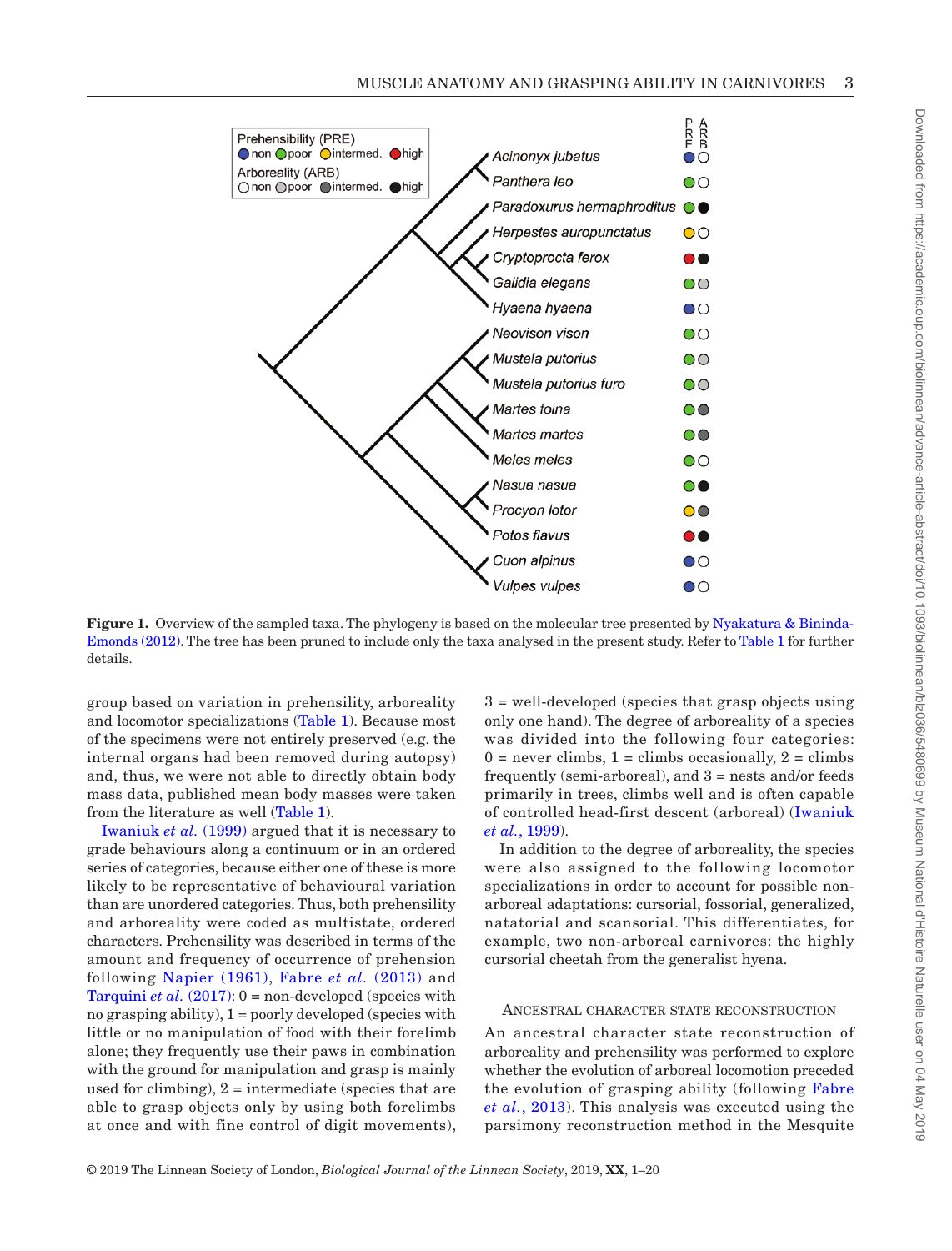| Taxonomic group | Species                       | PRE               | <b>ARB</b>                                                                                                                                             | <b>SPE</b>              | $mBM$ $(kg)$                          | Reference(s)                                                                                 |
|-----------------|-------------------------------|-------------------|--------------------------------------------------------------------------------------------------------------------------------------------------------|-------------------------|---------------------------------------|----------------------------------------------------------------------------------------------|
| Canidae         |                               |                   |                                                                                                                                                        |                         |                                       |                                                                                              |
|                 | Cuon alpinus                  | 0                 | $\circ$                                                                                                                                                | ්                       | 16.0                                  | Sillero-Zubiri et al. (2004); Van Valkenburgh (1985)                                         |
|                 | Vulpes vulpes                 | $\circ$           | $\circ$                                                                                                                                                | Cu                      | 8.5                                   | Sillero-Zubiri et al. (2004)                                                                 |
| Eupleridae      | Cryptoprocta ferox            | ಣ                 | က                                                                                                                                                      | $S_{\rm C}$             | 6.8                                   | Hawkins & Racey (2005); Iwaniuk et al. (2000)                                                |
|                 | Galidia elegans               |                   | $\overline{ }$                                                                                                                                         | $\infty$                | $0.\overline{8}$                      | Wilson & Mittermeier (2009)                                                                  |
| Felidae         |                               |                   |                                                                                                                                                        |                         |                                       |                                                                                              |
|                 | Acinonyx jubatus              | 0                 | 0                                                                                                                                                      | 5u                      | 40.2                                  | Krausman & Morales (2005); Macdonald & Loveridge<br>$(2010)$ : Wilson & Mittermeier $(2009)$ |
|                 | Panthera leo                  |                   | ⊣                                                                                                                                                      | ප්                      | 190.0                                 | Iwaniuk et al. (2000); Kleiman et al. (2004); Macdonald<br>and Loveridge (2010)              |
| Herpestidae     |                               |                   |                                                                                                                                                        |                         |                                       |                                                                                              |
|                 | S<br>Herpestes auropunctatu   | $\mathbf{\Omega}$ | 0                                                                                                                                                      | ජ්                      | $0.\overline{5}$                      | Nellis (1989); Nellis & Everard (1983); Wilson &<br>Mittermeier (2009)                       |
| Hyaenidae       |                               |                   |                                                                                                                                                        |                         |                                       |                                                                                              |
|                 | $Hyaena$ $hyaena$             | 0                 | $\circ$                                                                                                                                                | පි                      | 35.0                                  | Wilson & Mittermeier (2009)                                                                  |
| Mustelidae      |                               |                   |                                                                                                                                                        |                         |                                       |                                                                                              |
|                 | Martes foina                  |                   |                                                                                                                                                        | $S_{\rm C}$             |                                       | Wereszczuk & Zalewski (2015)                                                                 |
|                 | Martes martes                 |                   |                                                                                                                                                        | $\mathbf{S} \mathbf{c}$ |                                       | Wereszczuk & Zalewski (2015)                                                                 |
|                 | Meles meles                   |                   |                                                                                                                                                        | $_{\rm Fo}$             |                                       | Wilson & Mittermeier (2009)                                                                  |
|                 | Mustela putorius              |                   | $\begin{array}{c} \mathcal{O} \quad \mathcal{O} \quad \mathcal{O} \quad \mathcal{O} \quad \mathcal{O} \quad \mathcal{O} \quad \mathcal{O} \end{array}$ | Ge                      | $1.17$<br>$1.17$<br>$1.1$             | Baghli & Verhagen (2004)                                                                     |
|                 | Mustela putorius furo         |                   |                                                                                                                                                        | $\mathbf{G}$ e          | $\begin{array}{c} 2 \\ 1 \end{array}$ | Thornton et al. (1979)                                                                       |
|                 | Neovison vison                |                   |                                                                                                                                                        | $\mathbb{R}^a$          |                                       | Chapman & Feldhamer (1982)                                                                   |
| Procyonidae     |                               |                   |                                                                                                                                                        |                         |                                       |                                                                                              |
|                 | Nasua nasua                   |                   |                                                                                                                                                        | $\infty$                | 4.3                                   | Gompper & Decker (1998)                                                                      |
|                 | Potos flavus                  | က လ               | က က လ                                                                                                                                                  | $rac{c}{\infty}$        | 3.0                                   | Ford & Hoffmann (1988)                                                                       |
|                 | Procyon lotor                 |                   |                                                                                                                                                        |                         | 6.4                                   | Iwaniuk & Whishaw (1999); Jones et al. (2009);                                               |
|                 |                               |                   |                                                                                                                                                        |                         |                                       | McClearn (1992)                                                                              |
| Viverridae      |                               |                   |                                                                                                                                                        |                         |                                       |                                                                                              |
|                 | hermaphroditus<br>Paradoxurus |                   | က                                                                                                                                                      | $\infty$                | 3.2                                   | Kleiman et al. (2004); Nakabayashi et al. (2016)                                             |
|                 |                               |                   |                                                                                                                                                        |                         |                                       |                                                                                              |

<span id="page-3-0"></span>© 2019 The Linnean Society of London, *Biological Journal of the Linnean Society*, 2019, **XX**, 1–20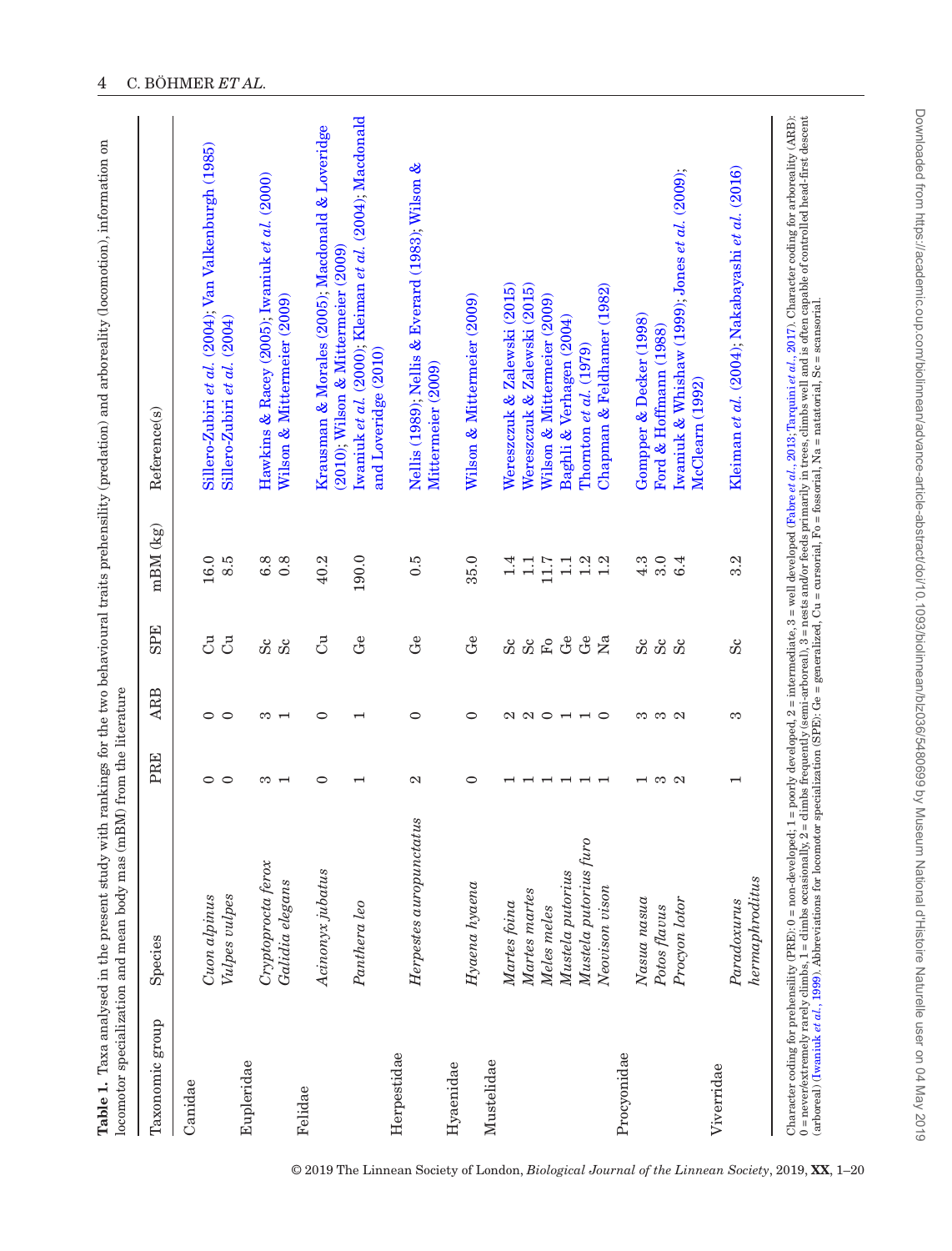<span id="page-4-0"></span>

| Number                   | Muscle                                                                        | Acronym     | Origin                                                 | Insertion                        | Main and additional function            |
|--------------------------|-------------------------------------------------------------------------------|-------------|--------------------------------------------------------|----------------------------------|-----------------------------------------|
|                          | Shoulder and elbow                                                            |             |                                                        |                                  |                                         |
| $\overline{\phantom{0}}$ | M. supraspinatus                                                              | <b>SSP</b>  | Supraspinate fossa of                                  | Greater tubercle of              | Humeral protractor, scapular            |
| $\mathbf{\Omega}$        | M. teres major                                                                | <b>LMT</b>  | Caudoventral border<br>scapula                         | Craniomedial proximal<br>humerus | Humeral retractor<br>protractor         |
|                          |                                                                               |             | of scapula                                             | part of humeral<br>diaphysis     |                                         |
| က                        | M. spinodeltoideus                                                            | DS          | Middle 1/3 of scapular                                 | Deltoid tuberosity of            | Humeral retractor, humeral              |
|                          |                                                                               |             | spine                                                  | humerus                          | abductor                                |
| 4                        | M. acromiodeltoideus                                                          | DA          | Acromion                                               | Deltoid tuberosity of<br>humerus | Humeral rectractor, humeral<br>abductor |
| S                        | M. infraspinatus                                                              | ISP         | Infraspinate fossa of                                  | Greater tubercle of              | Humeral abductor                        |
|                          |                                                                               |             | scapula                                                | humerus                          |                                         |
| ల                        | M. teres minor                                                                | <b>TMN</b>  | Ventral border of<br>scapula                           | Greater tubercle of<br>humerus   | Humeral abductor                        |
| Ļ                        | M. arcticularis humeri                                                        | AH          | Coracoid process of<br>scapula                         | Medial side of olecranon         | Humeral adductor                        |
| $\infty$                 | M. subscapularis                                                              | <b>SUB</b>  | Subscapular fossa of                                   | Lesser tubercle of               | Humeral adductor                        |
|                          |                                                                               |             | scapula                                                | humerus                          |                                         |
| ငာ                       | M. epitrochlearis                                                             | <b>EEE</b>  | Caudoventral border<br>of scapula                      | Caudal side of olecranon         | Elbow extensor, humeral<br>retractor    |
| 10                       | M. triceps caput laterale                                                     | TBLA        | Deltoid ridge of<br>humerus                            | Lateral side of<br>olecranon     | Elbow extensor, humeral<br>retractor    |
| $\Box$                   | M. triceps caput longum                                                       | <b>TBLO</b> | Ventral border of                                      | Olecranon                        | Elbow extensor, humeral                 |
|                          |                                                                               |             | scapula (near glenoid<br>cavity                        |                                  | retractor                               |
| 12                       | M. triceps brachii caput mediale<br>(short, intermediate and long<br>portion) | <b>NBM</b>  | Medial humeral<br>diaphysis                            | Medial side of olecranon         | Elbow extensor                          |
| 13                       | M. anconeus                                                                   | <b>ANC</b>  | ð<br>epicondylar crest<br>Caudal on lateral<br>humerus | Lateral side of<br>olecranon     | Elbow extensor                          |
| 14                       | M. triceps brachii caput<br>accessorium                                       | TBA         | epicondylar crest of<br>Caudal medial                  | Medial side of olecranon         | Elbow extensor                          |
|                          |                                                                               |             | humerus                                                |                                  |                                         |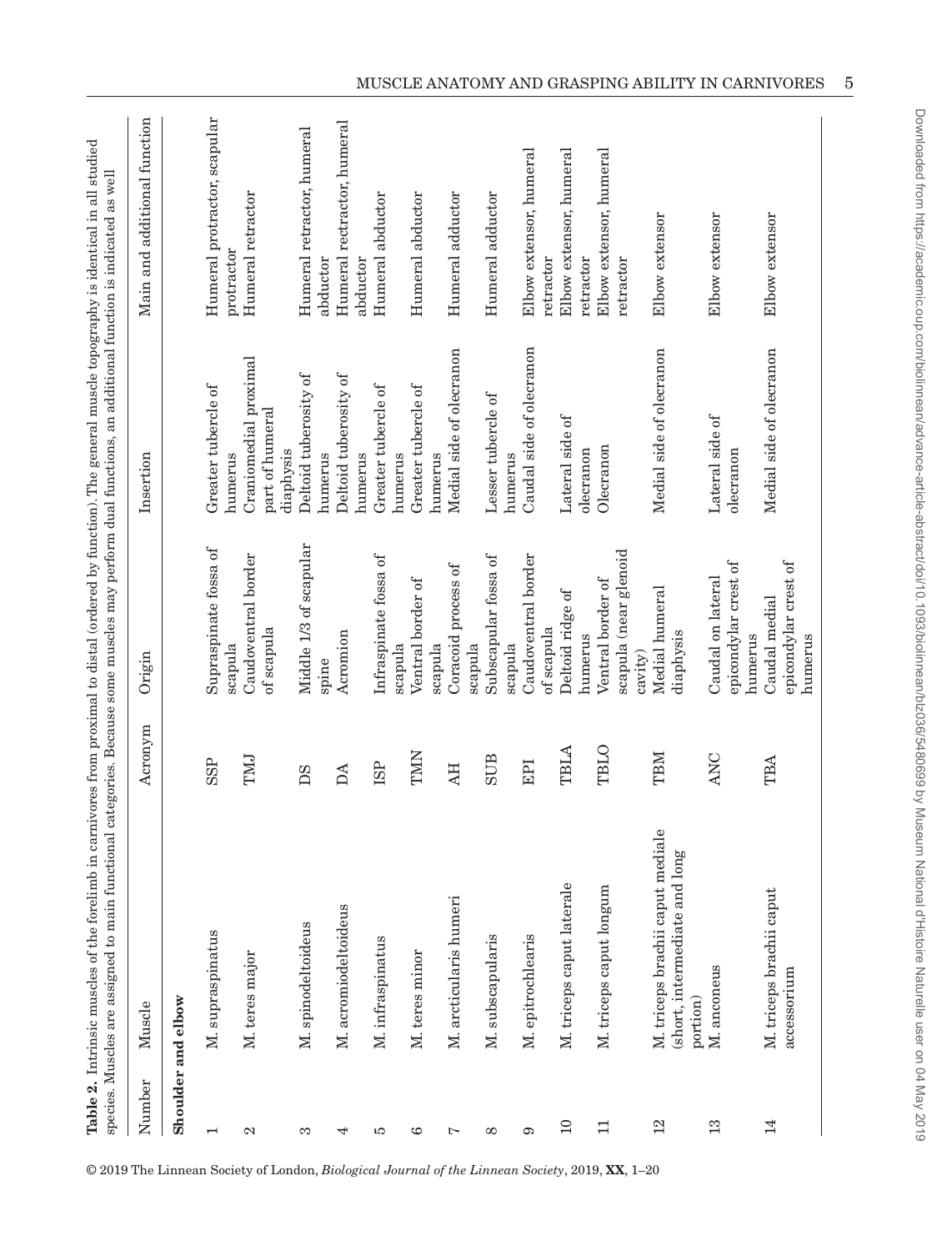| Number           | Muscle                              | Acronym     | Origin                                                 | Insertion                                                  | Main and additional function        |
|------------------|-------------------------------------|-------------|--------------------------------------------------------|------------------------------------------------------------|-------------------------------------|
| 15               | M. biceps brachii                   | <b>BB</b>   | Coracoid process of<br>scapula                         | diaphysis (distal to<br>trochlear notch)<br>Proximal ulnar | Elbow flexor, humeral<br>protractor |
| 16               | M. brachialis                       | <b>BCH</b>  | Lateral proximal                                       | Proximal ulnar                                             | Elbow flexor                        |
| Wrist and digits |                                     |             | umeral diaphysis                                       | diaphysis (distal to BB)                                   |                                     |
| 17               | M. brachioradialis                  | <b>BCR</b>  | epicondylar crest of<br>Cranial on lateral<br>humerus  | Styloid process of radius                                  | Wrist rotator                       |
| 18               | M. supinator                        | <b>SUP</b>  | Lateral side of radius                                 | Medial until distal 1/3<br>of radius                       | Wrist rotator                       |
| 19               | M. pronator teres                   | ET          | Medial epicondyle of<br>humerus                        | Radial diaphysis                                           | Wrist rotator                       |
| 20               | M. pronator quadratus               | PQ          | surface of radius and<br>Distal 1/3 of ventral<br>ulna | surface of radius and<br>Distal end of ventral<br>ulna     | Wrist rotator                       |
| 21               | M. extensor carpi radialis longus   | ECRL        | Lateral epicondylar<br>crest of humerus                | 2<br>Base of MC                                            | Wrist extensor, elbow flexor        |
| 22               | M. extensor carpi radialis brevis   | <b>ECRB</b> | Lateral epicondylar<br>crest of humerus                | S<br>Base of MC                                            | Wrist extensor, elbow flexor        |
| 23               | M. extensor carpi ulnaris           | ECU         | epicondylar crest of<br>Cranial on lateral<br>humerus  | Base of MC 5                                               | Wrist extensor, elbow flexor        |
| 24               | M. extensor digitorum communis      | EDC         | epicondylar crest of<br>Cranial on lateral<br>humerus  | Phalanges of digits 2,<br>3, 4, 5                          | Digit extensor, elbow flexor        |
| 25               | M. extensor digitorum lateralis     | <b>EDL</b>  | epicondylar crest of<br>Cranial on lateral<br>humerus  | Phalanges of digits 4<br>and 5                             | Digit extensor, elbow flexor        |
| 26               | M. extensor digiti I and II         | 囯           | Lateral side of ulnar<br>diaphysis                     | Phalanges of digits 1<br>and 2                             | Digit extensor                      |
| 27               | M. abductor digiti I longus         | EP          | Ulnar and radial<br>diaphysis                          | Base of MC <sub>1</sub> (and<br>radial sesamoid)           | Digit extensor (supinator)          |
| 28               | M. flexor carpi ulnaris, ulnar head | FCUU        | Medial side of<br>olecranon                            | Pisiform                                                   | Wrist flexor, elbow extensor        |

**Table 2.** *Continued*

Table 2. Continued

© 2019 The Linnean Society of London, *Biological Journal of the Linnean Society*, 2019, **XX**, 1–20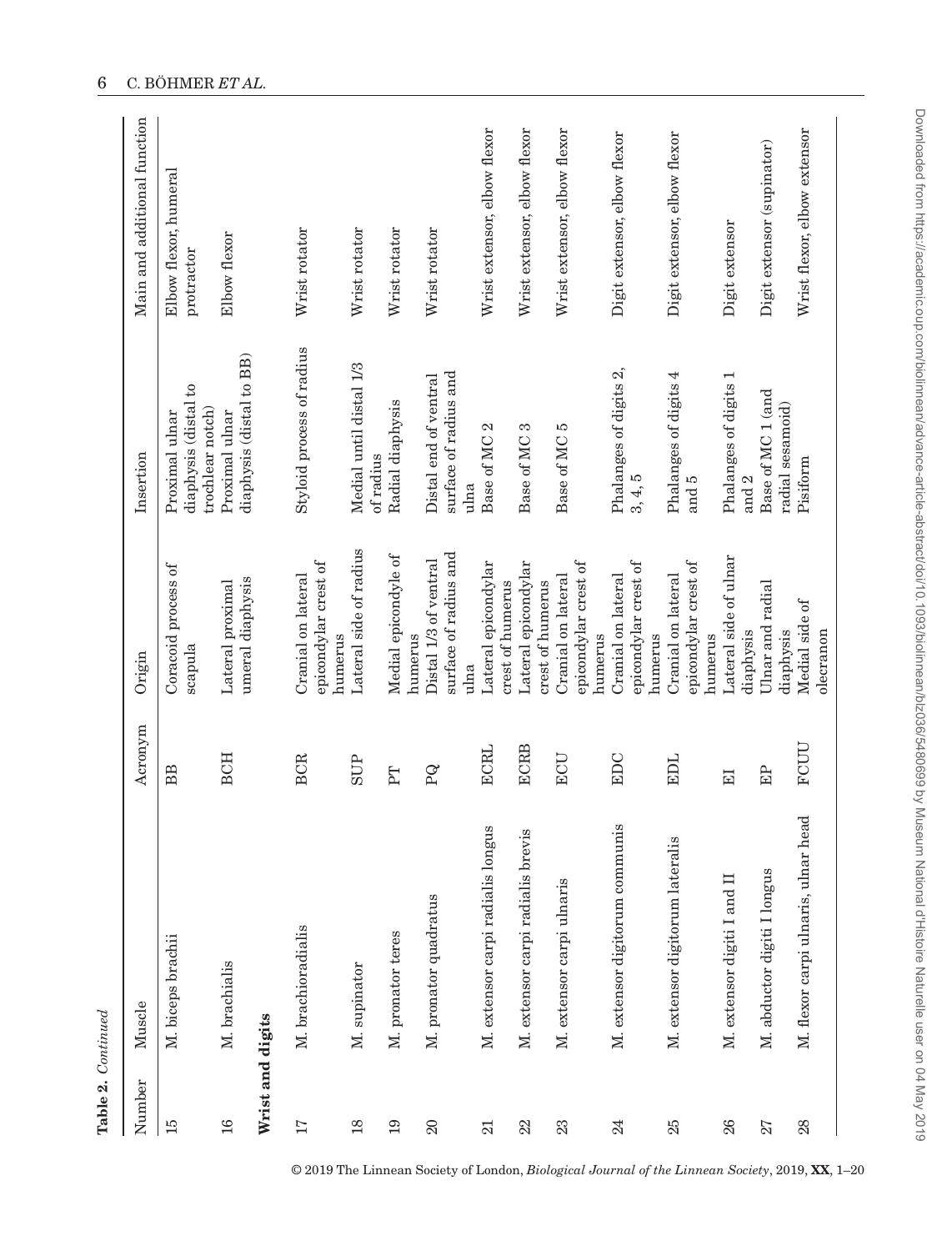| MUSCLE ANATOMY AND GRASPING ABILITY IN CARNIVORES |  |
|---------------------------------------------------|--|
|---------------------------------------------------|--|

software package ([Maddison & Maddison, 2011\)](#page-17-19). The method finds the ancestral states that minimize the number of character change steps given the tree and observed character distribution ([Swofford & Maddison,](#page-19-12) [1987\)](#page-19-12). Maximum parsimony is intuitively appealing and highly efficient and, thus, a popular technique for phylogenetic reconstruction (Joy *et al.*[, 2016](#page-17-20)). No reconstruction method can be designated a priori as best because the results of alternative methods are quite similar to one another ([Steel & Penny, 2000;](#page-18-12) [Royer-Carenzi](#page-18-13) *et al.*, 2013).

# MUSCLE DATA

There are 32 intrinsic muscles involved in movement of the forelimb ([Table 2\)](#page-4-0). Sixteen of these muscles mainly act on the shoulder and elbow. The remaining 16 muscles are primarily responsible for movement of the wrist and digits. These muscles generally function as adductors and abductors, flexors/retractors and extensors/protractors, as well as rotators. Each muscle was assigned to a main function ([Table 2\)](#page-4-0). Because some muscles may perform dual functions, an additional function is indicated as well. The assignment of muscles to functional groups is based on their topology and on the manipulation of dissected specimens. We are aware that muscles are versatile because they need to contribute to more than one functional role, but consideration of the muscle's main function facilitates interpretation. Anatomical terminology primarily followed [Reighard and Jennings](#page-18-14) [\(1902\)](#page-18-14) and the *Nomina Anatomica Veterinaria* ([World](#page-19-13) [Association of Veterinary Anatomists, 2012\)](#page-19-13).

The dissection protocol follows that described by [Böhmer](#page-16-10) *et al.* (2018). In brief, each muscle was identified and systematically dissected. The following architectural features were quantified. First, the blotted dry muscles were weighed on a digital precision balance (Mettler)  $(\pm 0.1 \text{ mg})$ . Next, the fibre length (as the mean of 15 randomly selected fibres) of each excised muscle was recorded. The length parameter was measured directly on the muscle using a standard ruler for very large specimens such as the cheetah or the lion because muscle fibres were clearly visible with the naked eye. To do so, we cut the respective muscle parallel to its fibre orientation, which allowed us to clearly identify individual fibres. For small specimens such as the fossa or the ferret, muscle fibres were separated by digesting the muscles in a 30% aqueous nitric acid solution for about 24 h, after which they were transferred to a 50% aqueous glycerin solution ([Antón, 1999;](#page-15-1) [Herrel](#page-16-19) *et al.*[, 2008\)](#page-16-19). For each muscle, individual fibres were teased apart and documented by taking scaled digital photographs. The length of 15 randomly selected fibres was measured using the software ImageJ

| Number Muscle |                                            | Acronym | Origin                                                          | Insertion                    | Main and additional function |
|---------------|--------------------------------------------|---------|-----------------------------------------------------------------|------------------------------|------------------------------|
| 29            | M. flexor carpi ulnaris, humeral<br>head   | FCUH    | Medial epicondyle of<br>humerus                                 | Pisiform                     | Wrist flexor, elbow extensor |
|               | M. flexor carpi radialis                   | FCR     | Medial epicondyle of<br>humerus                                 | Base of MC 2                 | Wrist flexor, elbow extensor |
|               | M. palmaris longus                         | 口       | Medial epicondyle of<br>humerus                                 | Palmar fascia (5<br>tendons) | Digit flexor, elbow extensor |
| 32            | M. flexor digitorum profundus (4<br>heads) | FDP     | Medial epicondyle of<br>humerus and medial<br>side of olecranon | Palmar fascia (5<br>cendons) | Digit flexor, elbow extensor |

MC = metacarpal.  $MC = metacarpal$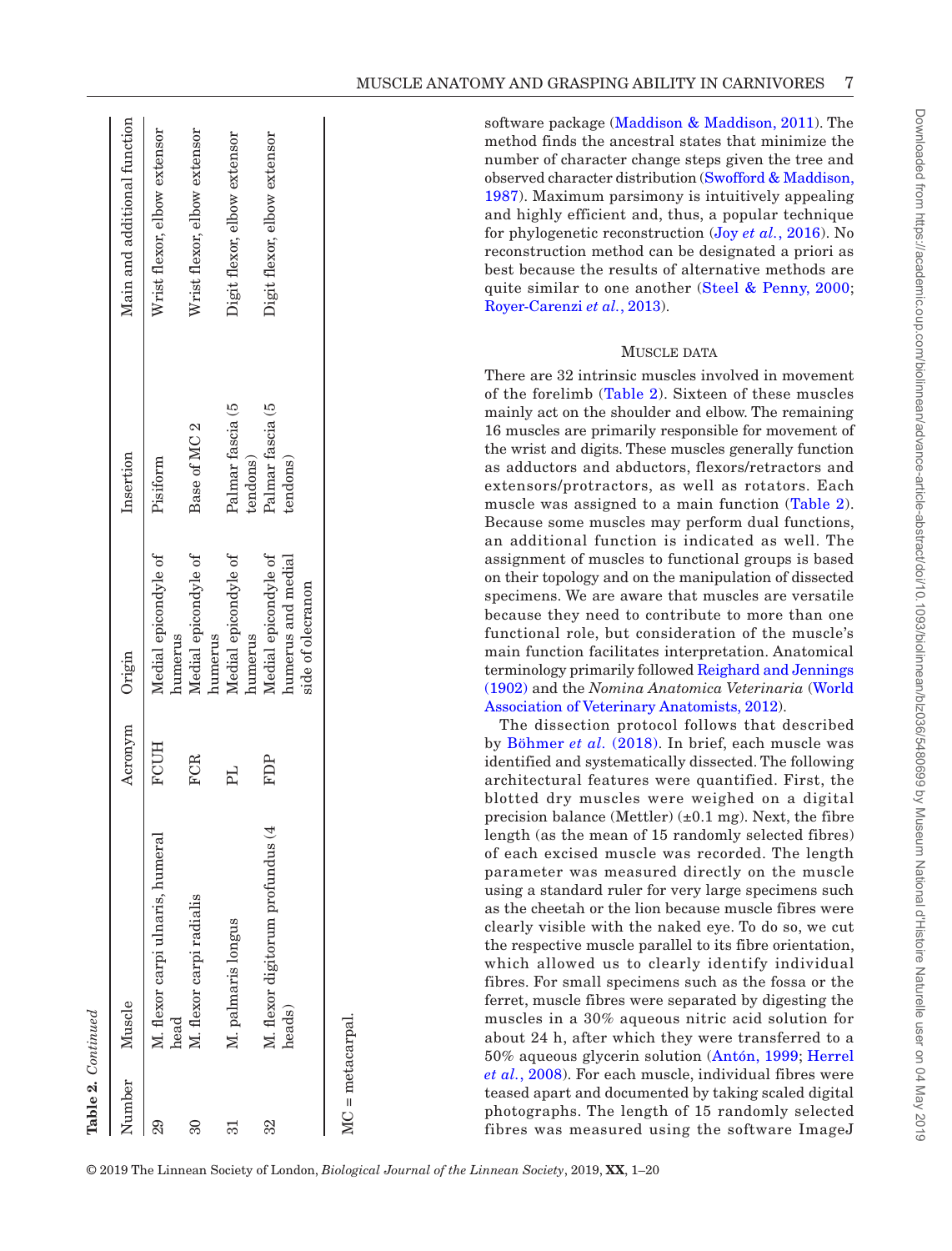v.1.48 [\(Schneider](#page-18-15) *et al*., 2012) and mean fibre length was then calculated.

The recorded parameters (muscle mass and fibre length) allow us to determine the following variables.

Muscle volume (*V*) was calculated by dividing muscle mass  $(m)$  by a standard muscle density  $(\rho)$  of 1.06 g/ cm3 ([Mendez and Keys, 1960\)](#page-18-3):

$$
V [cm3] = m [g]/\rho [g/cm3] \qquad (1)
$$

Anatomical cross-sectional area (ACSA) is a function of muscle volume and fibre length  $(l_f)$  ([Powell](#page-18-16) *et al.*, [1984;](#page-18-16) [Sacks & Roy, 1982](#page-18-17)). It was calculated using the following equation:

$$
\text{ACSA} \quad [\text{cm}^2] = (\text{V} \quad [\text{cm}^3] / (\text{l}_f [\text{cm}])) \tag{2}
$$

In contrast to physiological cross-sectional area (e.g. [Kupczik](#page-17-21) *et al.*, 2015; [Nyakatura & Stark, 2015;](#page-18-18) [Rupert](#page-18-19) *et al.*, 2015; [Rosin & Nyakatura, 2017](#page-18-20); [Böhmer](#page-16-10) *et al.*[, 2018](#page-16-10)), ACSA does not take the pennation angle of the muscle fibres into account. In increasingly pennate muscles, the ASCA may be less accurate in predicting the force-producing capacity per muscle volume (e.g. [Lieber & Friden, 2001](#page-17-22)). However, muscle force output is related to the cosine of pennation and, thus, neglecting small angles may cause only a small percentage of error in force estimates ([Scott & Winter,](#page-18-21) [1991\)](#page-18-21). Because pennation angles appear to be typically rather small in carnivoran forelimb muscles (e.g. [Williams](#page-19-4) *et al.*, 2008; [Moore](#page-18-22) *et al.*, 2013; [Böhmer](#page-16-10) *et al.*, [2018](#page-16-10)), we excluded this measure in order to obtain a larger comparative data set. Furthermore, the surface pennation angle of a muscle may vary significantly from its deep pennation angle ([Sopher](#page-18-23) *et al.*, 2017) and consequently only micro-dissection or micro-computed tomography analyses may allow accurate study of the pennation of all fascicles that make up the muscle (e.g. [Kupczik](#page-17-21) *et al.*, 2015; [Nyakatura & Stark, 2015;](#page-18-18) [Rosin](#page-18-20) [& Nyakatura, 2017](#page-18-20); [Dickinson](#page-16-20) *et al.*, 2018).

#### STATISTICAL ANALYSES

Analyses were performed using the software R v.3.5.1 (respective packages are indicated below) [\(R Development Core Team, 2017\)](#page-18-24) and PAST v.3.21 [\(Hammer](#page-16-21) *et al.*, 2001).

# *Size corrections*

The body mass of the dissected taxa ranged from around 800 g (e.g. the ring-tailed mongoose *Galidia elegans*) to about 200 kg (e.g. the lion *Panthera leo*) [\(Table 1\)](#page-3-0). Because morphological traits typically scale with overall body size, meaningful comparisons of trait values among specimens that differ significantly in size require size correction (e.g. Allen *et al.*[, 2010,](#page-15-2) [2014;](#page-15-3) Cuff *et al.*[, 2016;](#page-16-22) [Dick & Clemente, 2016](#page-16-23)). Two methods were used to account for body mass differences between the analysed taxa. In the first method, the muscle variables (ACSA) were logarithmically  $(log_{10})$ transformed. The  $log_{10}$ -transformed muscle data were then regressed against  $log_{10}$ -transformed body mass for each taxon. The resulting residuals were used for subsequent statistical analyses. The same procedure was applied when performing the second method, but with respect to an overall reference metric. This reference metric is the average body mass of all taxa. The second method was performed using the 'remove size from distances' tool with the 'allometric vs. standard' option in the software PAST.

#### *Principal component analysis*

The raw data and the data set resulting from the aforementioned size corrections were subjected to a principal component analysis (PCA) in order to reduce the dimensionality. We performed the PCA on the correlation matrix (e.g. [Parsons](#page-18-25) *et al.*, 2009). Accordingly, PCA was performed using the 'prcomp' function in the R package 'stats', and the R package 'factoextra' was used to extract and visualize the results of the multivariate data analysis [\(Kassambara](#page-17-23)  [& Mundt, 2017\)](#page-17-23). The 'phylomorphospace' function in the R package 'phytools' ([Revell, 2012](#page-18-26)) was used to project the phylogenetic tree into the morphospace resulting from the PCA ([Sidlauskas, 2008](#page-18-27)). The cos2 values (squared loading matrix of the variables) were used to determine the contribution of the variables to the principal component (PC) and given as a percentage in relation to all PCs ([Kassambara, 2017\)](#page-17-24).

We performed a *K*-means cluster analysis on the total number of PCs (explaining 100% of the detected variation) [\(Horn & Friedman, 2003](#page-17-25); [Ding & He, 2004\)](#page-16-24) in order to reveal the grouping of the studied taxa based on the muscle data. The number of clusters (*K*) was specified as four (corresponding to the number of prehensility and arboreality categories). The non-hierarchical method defines clusters based on a centroid (centre point) and assigns each data point to the cluster with the closest centroid. The ratio of the sum of squares (SS) between and within the groups indicates the quality of the classification, ideally being 100% (or 1). This analysis was performed using the 'kmeans' function in the R package 'stats' and was visualized using the 'clusplot' function in the R package 'cluster' ([Maechler](#page-17-26) *et al.*, 2018).

# *Phylogenetic signal*

Because closely related species (descended from a relatively recent common ancestor) share a common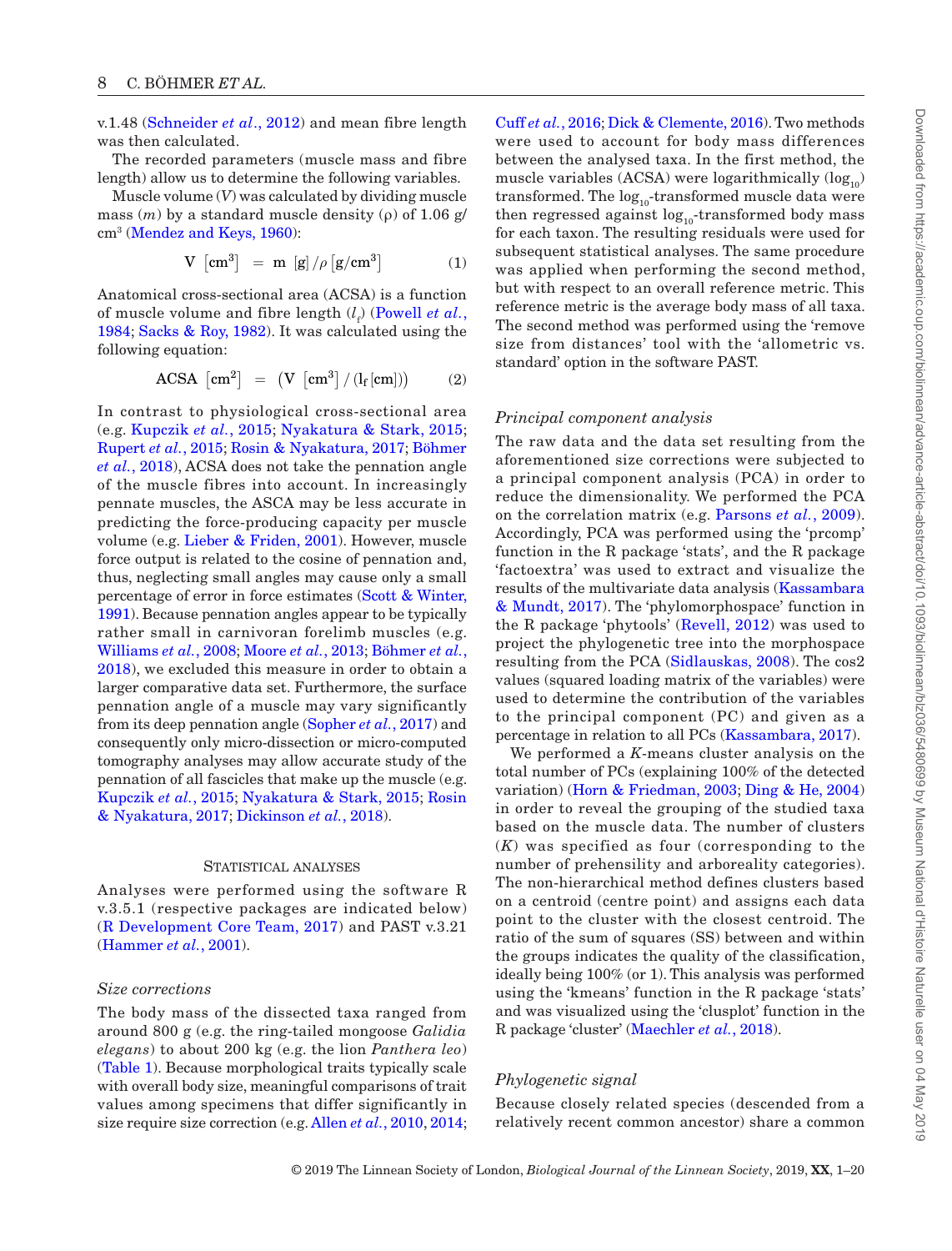

<span id="page-8-0"></span>**Figure 2.** Ancestral character state reconstruction for arboreality and prehensility in the taxa analysed.

history, the data cannot be considered as independent [\(Harvey & Pagel, 1991](#page-16-25)). The phylogenetic signal was estimated using a Blomberg's *K* ([Blomberg](#page-16-26) *et al.*, [2003\)](#page-16-26) with the function 'phylosig' in the R package 'phytools' ([Revell, 2012](#page-18-26)). Blomberg's *K* allowed us to test whether the same muscle properties are present in related taxa more frequently than expected by Brownian motion ([Blomberg](#page-16-26) *et al.*, 2003). A value of  $K > 1$  indicates a strong phylogenetic signal, while a value of *K* close to zero indicates a weak phylogenetic signal. Note, however, that other evolutionary models (e.g. Ornstein–Uhlenbeck) may provide a better fit of the data distribution across the phylogeny if adaptive peaks are present in the data ([Butler & King, 2004;](#page-16-27) [Beaulieu](#page-16-28) *et al.*, 2012).

# *(M)ANOVAs and phylogenetic (M)ANOVAs*

To test if the muscle parameters differ depending on the ecological categories (prehensility and arboreality), we performed a phylogenetic MANOVA on the PCs that explain about 10% or more of the total variance using the 'aov.phylo' function in the R package 'geiger' [\(Pennell](#page-18-28) *et al.*, 2014). For each muscle we next tested whether differences were observed between ecological groups using phylogenetic ANOVAs coupled to Bonferroni post-hoc tests in R using 'geiger'.

# RESULTS

### Ancestral character state reconstruction

The ancestral state reconstructions of arboreality and prehensility suggest that the character state of the common ancestor of the carnivores in our sample was non-arboreal and poorly prehensile [\(Fig. 2](#page-8-0)). The analysis further indicated that a high degree of arboreality

evolved at least twice in the suborder Feliformia (*Paradoxurus hermaphroditus*, *Cryptoprocta ferox*) and at least once in the suborder Caniformia (*Potos flavus*). Strong prehensility appears to have evolved at least once in both suborders (Feliformia: *Cryptoprocta ferox*, Caniformia: *Potos flavus*). The results also suggest that the loss of all prehensile capability appeared twice among Feliformia (*Acinonyx jubatus*, *Hyaena hyaena*) and once in Canidae (*Cuon alpinus*, *Vulpes vulpes*).

## Principal component analysis

The PCA on the raw data [\(Table 3\)](#page-9-0) displayed a strong separation of the analysed taxa based on differences in body mass. The PCA on the scaled data revealed the same pattern for both size-normalized datasets. Moreover, regression analysis of the PCs against  $log_{10}$ transformed mean body mass showed no significant correlation. In the following, we solely refer to the results obtained from the first scaling method as both provided similar results.

In total, the PCA revealed 19 PCs. The *k*-means cluster analysis (SS ratio = 48.9%) assigned the studied animals to four clusters that correspond to about 74% (14 out of 19 taxa) of the a priori defined prehensility categories [\(Table 4\)](#page-11-0). The first cluster includes all nonprehensile taxa except the cheetah (*Acinonyx jubatus*). In the second cluster, all poorly prehensile taxa are grouped together except the ring-tailed mongoose (*Galidia elegans*), the ferret (*Mustela putorius furo*) and the mink (*Neovison vison*). The third cluster is a mixed group encompassing the intermediately prehensile small Indian mongoose (*Herpestes auropunctatus*) as well as the non-prehensile cheetah and the poorly prehensile ring-tailed mongoose. The fourth cluster includes the strongly prehensile taxa including the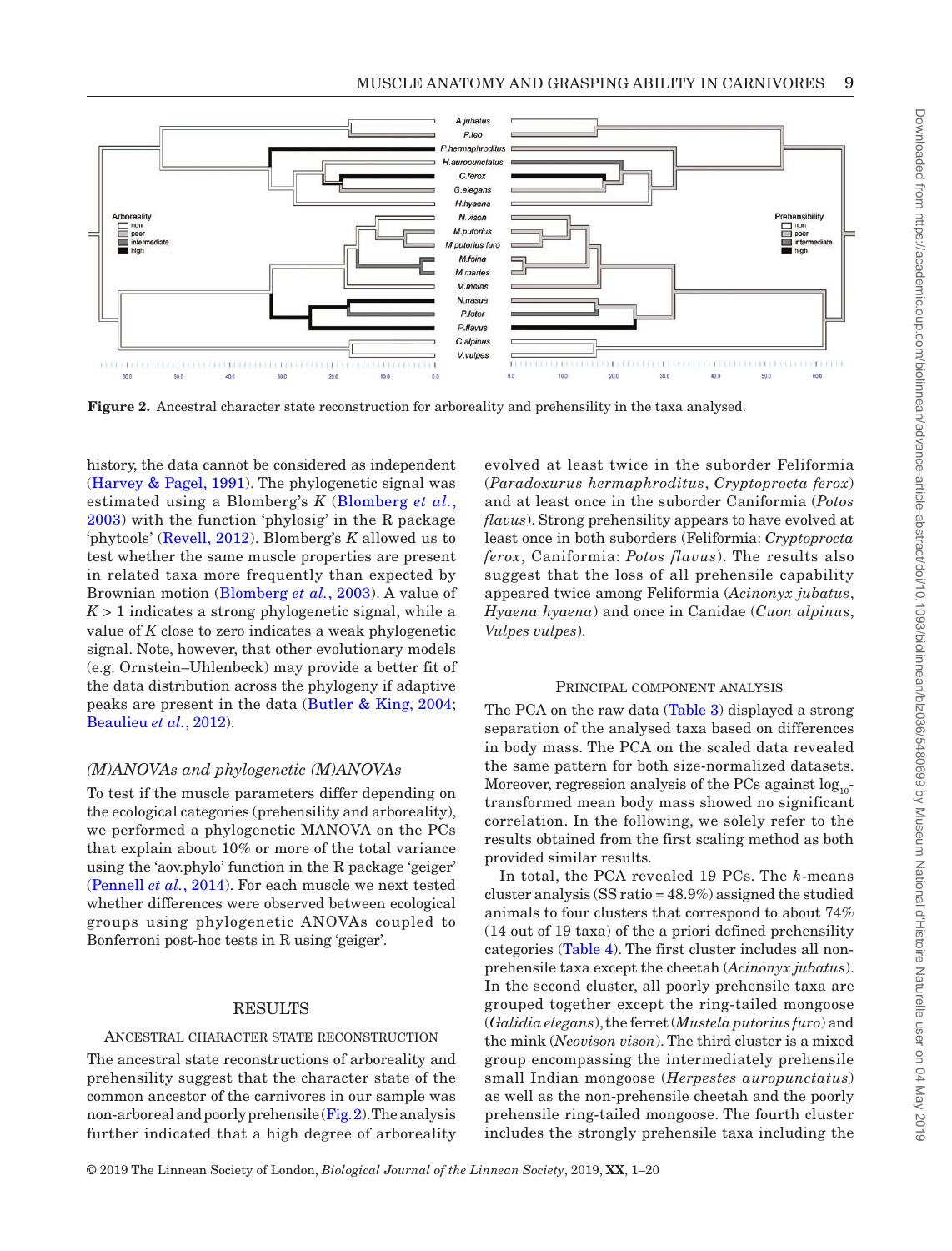| Muscle | I<br>alpinus<br>Cuon                                           | S<br>alpinus<br>Cuon                                                        | Vulpes<br>vulpes                     | $C$ ryptoprocta<br>ferox             | Galidia<br>elegans                                            | Acinonyx<br>jubatus                         | $\it Parthera$<br>leo                                | auropunctatus<br>Herpestes                                                    | $H$ yaena hyaena                           | Martes<br>foina        |
|--------|----------------------------------------------------------------|-----------------------------------------------------------------------------|--------------------------------------|--------------------------------------|---------------------------------------------------------------|---------------------------------------------|------------------------------------------------------|-------------------------------------------------------------------------------|--------------------------------------------|------------------------|
|        |                                                                |                                                                             |                                      |                                      | 0.91                                                          | 13.55                                       |                                                      | 0.44                                                                          | 12.85                                      | $1.17$                 |
|        | $\begin{array}{c} 10.25 \\ 1.73 \\ 1.28 \\ 1.3.72 \end{array}$ | はお後はお話でいい。 いいはいのの思い おけの話 さいほう ほうのうぶつ はいのはい こうしょう こうしょう こうこう こうこうこうしょう こうしょう | $7.53$<br>$1.41$<br>$0.50$<br>$0.73$ | $2.15$<br>0.74                       | 0.23                                                          | 4.90                                        | 28.58<br>10.83                                       | 0.30                                                                          | 3.98                                       |                        |
|        |                                                                |                                                                             |                                      |                                      |                                                               |                                             |                                                      |                                                                               | $2.35$<br>$2.06$                           |                        |
|        |                                                                |                                                                             |                                      |                                      |                                                               | 2.82<br>3.01<br>22.79                       |                                                      |                                                                               |                                            |                        |
|        |                                                                |                                                                             |                                      |                                      |                                                               |                                             | $4.48$<br>$6.04$<br>24.48                            | 90.00<br>71.0<br>0.00<br>0.00                                                 | 22.53                                      |                        |
|        |                                                                |                                                                             |                                      |                                      |                                                               | $\begin{array}{c} 1.73 \\ 0.31 \end{array}$ |                                                      |                                                                               | $0.90$<br>$0.61$                           |                        |
|        | $0.48$<br>$0.58$<br>$18.52$                                    |                                                                             |                                      |                                      |                                                               |                                             |                                                      | $0.01$<br>$0.80$                                                              |                                            |                        |
|        |                                                                |                                                                             |                                      |                                      |                                                               | 34.66                                       |                                                      |                                                                               | 21.97                                      |                        |
|        |                                                                |                                                                             |                                      |                                      | $0.0$                                                         |                                             |                                                      | 0.0                                                                           | $\begin{array}{c} 0.0 \\ 7.15 \end{array}$ |                        |
|        |                                                                |                                                                             |                                      |                                      |                                                               |                                             |                                                      | 0.24                                                                          |                                            |                        |
|        |                                                                |                                                                             |                                      |                                      |                                                               | 17.16<br>3.24                               |                                                      | 0.94                                                                          |                                            |                        |
|        |                                                                |                                                                             |                                      | $4.44$<br>$0.40$<br>$0.38$<br>$0.38$ | $\begin{array}{c} 0.37 \\ 1.37 \\ 0.38 \\ \hline \end{array}$ |                                             |                                                      | $0.29$<br>$0.06$                                                              |                                            |                        |
|        |                                                                |                                                                             |                                      |                                      |                                                               |                                             |                                                      |                                                                               |                                            |                        |
|        |                                                                |                                                                             |                                      |                                      |                                                               |                                             |                                                      |                                                                               |                                            |                        |
|        |                                                                |                                                                             |                                      | $1.02$<br>$0.78$<br>$0.59$<br>$0.69$ |                                                               |                                             |                                                      |                                                                               |                                            |                        |
|        |                                                                |                                                                             |                                      |                                      |                                                               |                                             |                                                      |                                                                               |                                            |                        |
|        |                                                                |                                                                             |                                      |                                      |                                                               |                                             |                                                      |                                                                               |                                            |                        |
|        |                                                                |                                                                             |                                      |                                      |                                                               |                                             |                                                      |                                                                               |                                            |                        |
|        |                                                                |                                                                             |                                      |                                      |                                                               |                                             |                                                      |                                                                               |                                            |                        |
|        |                                                                |                                                                             |                                      | 45<br>0.031154440545<br>0.0010001000 |                                                               |                                             |                                                      | $\begin{array}{c} 0.010000 \\ 0.010000 \\ 0.000000 \\ 0.00000 \\ \end{array}$ | ははけのけいのののはこれをはずるのはは、10日にののののはこれをはる。        |                        |
|        |                                                                |                                                                             |                                      |                                      |                                                               |                                             |                                                      |                                                                               |                                            |                        |
|        |                                                                |                                                                             |                                      |                                      |                                                               |                                             |                                                      | 0.16                                                                          |                                            |                        |
|        |                                                                |                                                                             |                                      |                                      |                                                               |                                             |                                                      | 0.27                                                                          |                                            |                        |
|        |                                                                |                                                                             |                                      |                                      |                                                               |                                             | 10.23                                                | 0.09                                                                          |                                            |                        |
|        |                                                                |                                                                             |                                      |                                      |                                                               | $1.03\,$                                    | 6.92                                                 | 0.11                                                                          |                                            |                        |
|        |                                                                |                                                                             |                                      |                                      | 0.05                                                          | 0.36                                        | 2.58                                                 | 0.01                                                                          |                                            | $0.41$<br>0.41<br>0.66 |
|        |                                                                |                                                                             |                                      |                                      | 0.33                                                          | $1.54$<br>$1.5$<br>$1.5$                    | 9.04                                                 | 0.24                                                                          |                                            |                        |
|        |                                                                |                                                                             |                                      |                                      | 0.23                                                          |                                             | 4.69                                                 | 0.06                                                                          | 0.89                                       |                        |
|        |                                                                |                                                                             |                                      |                                      | 0.23                                                          |                                             | 9.06                                                 | 0.06                                                                          | 2.78                                       | 0.57                   |
|        |                                                                |                                                                             | $0.73$<br>4.37                       |                                      | 0.18                                                          | 2.04                                        | $\begin{array}{c} 5.13 \\ 6.51 \\ 47.71 \end{array}$ | 0.18                                                                          | 3.33                                       | $0.44$<br>$0.73$       |
|        |                                                                |                                                                             |                                      | 0.37                                 | 0.32                                                          | 2.01                                        |                                                      | 0.55                                                                          | 2.32                                       |                        |
|        | 7.08                                                           |                                                                             | 5.64                                 | 2.72                                 | 0.94                                                          | 5.02                                        |                                                      | 0.91                                                                          | 23.00                                      | 1.61                   |

<span id="page-9-0"></span>© 2019 The Linnean Society of London, *Biological Journal of the Linnean Society*, 2019, **XX**, 1–20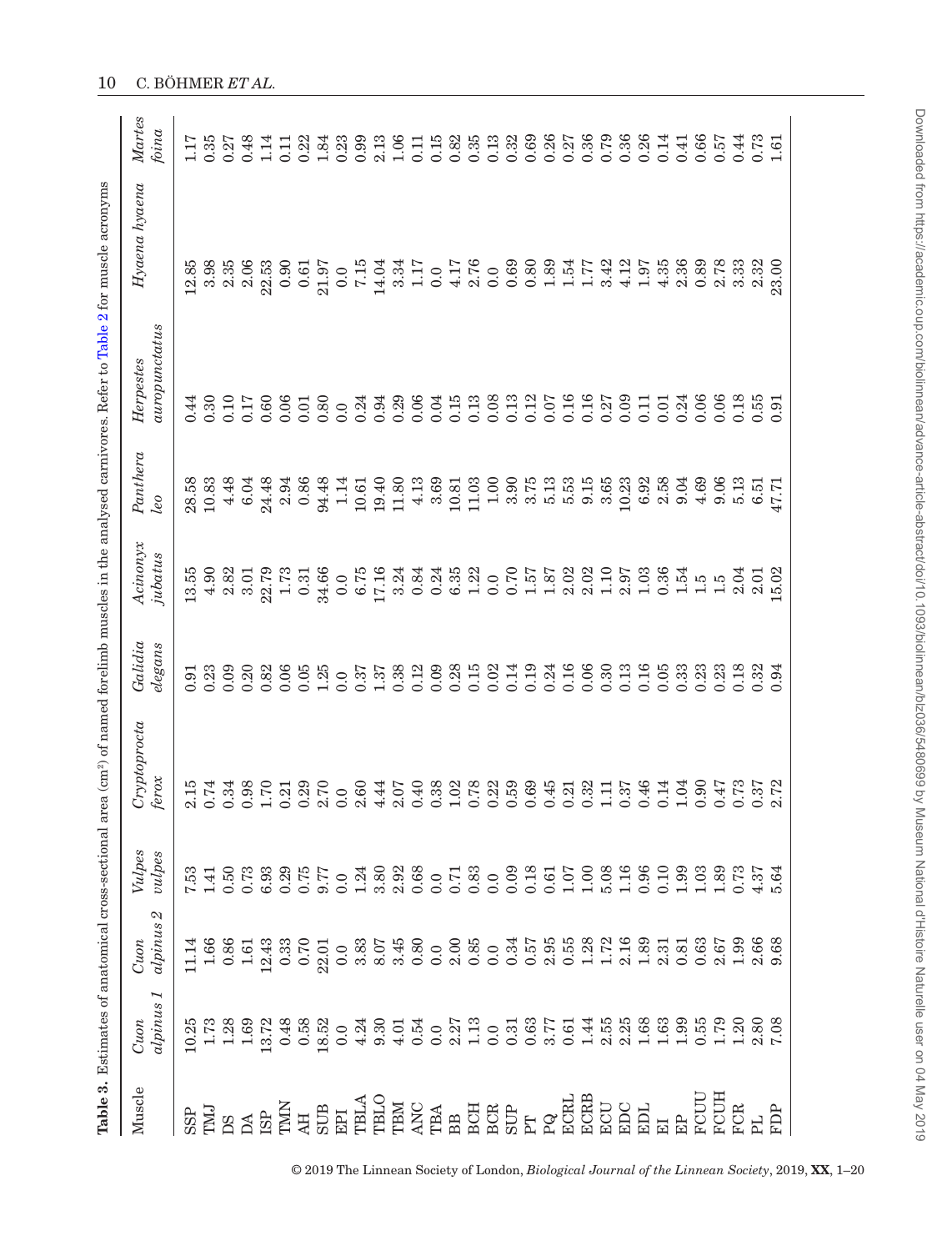| Muscle                                                                             | $Martes$ | Meles | Mustela  | Mustela       | Neovison         | $N$ asua | Potos            | Procyon lotor | Paradoxurus     |
|------------------------------------------------------------------------------------|----------|-------|----------|---------------|------------------|----------|------------------|---------------|-----------------|
|                                                                                    | nartes   | meles | putorius | putorius furo | vison            | nasua    | flavus           |               | herm-aphroditus |
| SES ABER EERS A BERLAND HARD DI BERLAND<br>SES ABER EERS A BERLAND HARD DI BERLAND |          |       |          | 0.63          | 1.37             | 1.94     | 1.56             | 2.03          | 4.18            |
|                                                                                    |          |       |          | 0.22          | 0.19             | 1.79     | 0.59             | 0.68          | 2.03            |
|                                                                                    |          |       |          | 0.17          | 0.12             | 0.49     | 0.22             | 0.24          | 1.19            |
|                                                                                    |          |       |          | 0.09          | 0.28             | $1.86\,$ | 0.75             | 0.56          | 3.07            |
|                                                                                    |          |       |          | 0.49          | 0.75             | 3.67     | 1.38             | 2.29          | 4.39            |
|                                                                                    |          |       |          | 0.12          | 0.22             | 0.17     | 0.10             | 0.26          | 0.68            |
|                                                                                    |          |       |          | $0.10\,$      | 0.07             | 0.12     | 0.13             | 0.11          | 0.34            |
|                                                                                    |          |       |          | 1.26          | 1.33             | 4.47     | 2.70             | 3.97          | 3.79            |
|                                                                                    |          |       |          | 0.27          | 0.27             | 0.34     | 0.43             | 0.39          | 0.0             |
|                                                                                    |          |       |          | 0.65          | 0.63             | 0.69     | 0.93             | 1.18          | $1.19\,$        |
|                                                                                    |          |       |          | 0.96          | 1.45             | 2.28     | 1.41             | 2.25          | 3.66            |
|                                                                                    |          |       |          | 0.40          | 0.51             | 0.78     | 0.84             | 0.77          | 2.30            |
|                                                                                    |          |       |          | 0.08          | 0.13             | 0.59     | 0.33             | 0.26          | 0.40            |
|                                                                                    |          |       |          | 0.0           | 0.08             | 0.29     | 0.15             | 0.16          | 0.24            |
|                                                                                    |          |       |          | 0.31          | 0.68             | 2.33     | 0.89             | 0.89          | 1.98            |
|                                                                                    |          |       |          | 0.17          | 0.27             | 1.74     | 0.77             | 0.64          | 1.06            |
|                                                                                    |          |       |          | 0.06          | 0.11             | 0.42     | 0.20             | 0.25          | 0.56            |
|                                                                                    |          |       |          | 0.18          | 0.17             | 0.96     | 0.41             | 0.41          | 1.39            |
|                                                                                    |          |       |          | 0.25          | 0.20             | 1.26     | 0.78             | 0.75          | 1.72            |
|                                                                                    |          |       |          | 0.15          | 0.11             | 0.66     |                  | 0.41          | 1.07            |
|                                                                                    |          |       |          | 0.08          | 0.09             | 0.33     | $0.31$<br>$0.26$ | 0.28          | 0.43            |
|                                                                                    |          |       |          | 0.14          | $0.09$<br>$0.35$ | 0.53     | 0.32             | 0.27          | 0.37            |
|                                                                                    |          |       |          | 0.29          |                  | 0.89     | 0.64             | 0.64          | 2.60            |
|                                                                                    |          |       |          | 0.15          | 0.14             | 0.35     | 0.29             | 0.32          | 0.65            |
|                                                                                    |          |       |          | 0.15          | $0.10$<br>$0.26$ | 0.31     | 0.21             | 0.40          | 0.66            |
|                                                                                    |          |       |          | 0.08          |                  | 0.22     | 0.08             | 0.16          | 0.23            |
|                                                                                    |          |       |          | 0.26          |                  | 0.97     | 0.56             | 0.63          | 2.76            |
|                                                                                    |          |       |          | 0.18          | 0.09             | 0.14     | 0.29             | 0.59          | 1.56            |
|                                                                                    |          |       |          | 0.28          | 0.16             | 1.38     | 0.72             | 0.42          | 1.11            |
|                                                                                    |          |       |          | 0.20          | 0.10             | 0.82     | 0.52             | 0.49          | 1.64            |
|                                                                                    |          |       |          | 0.42          | 0.80             | 0.45     | 0.23             | 1.09          | 1.15            |
|                                                                                    |          |       |          | 0.75          | 0.94             | 5.50     | 3.29             | 1.79          | 5.15            |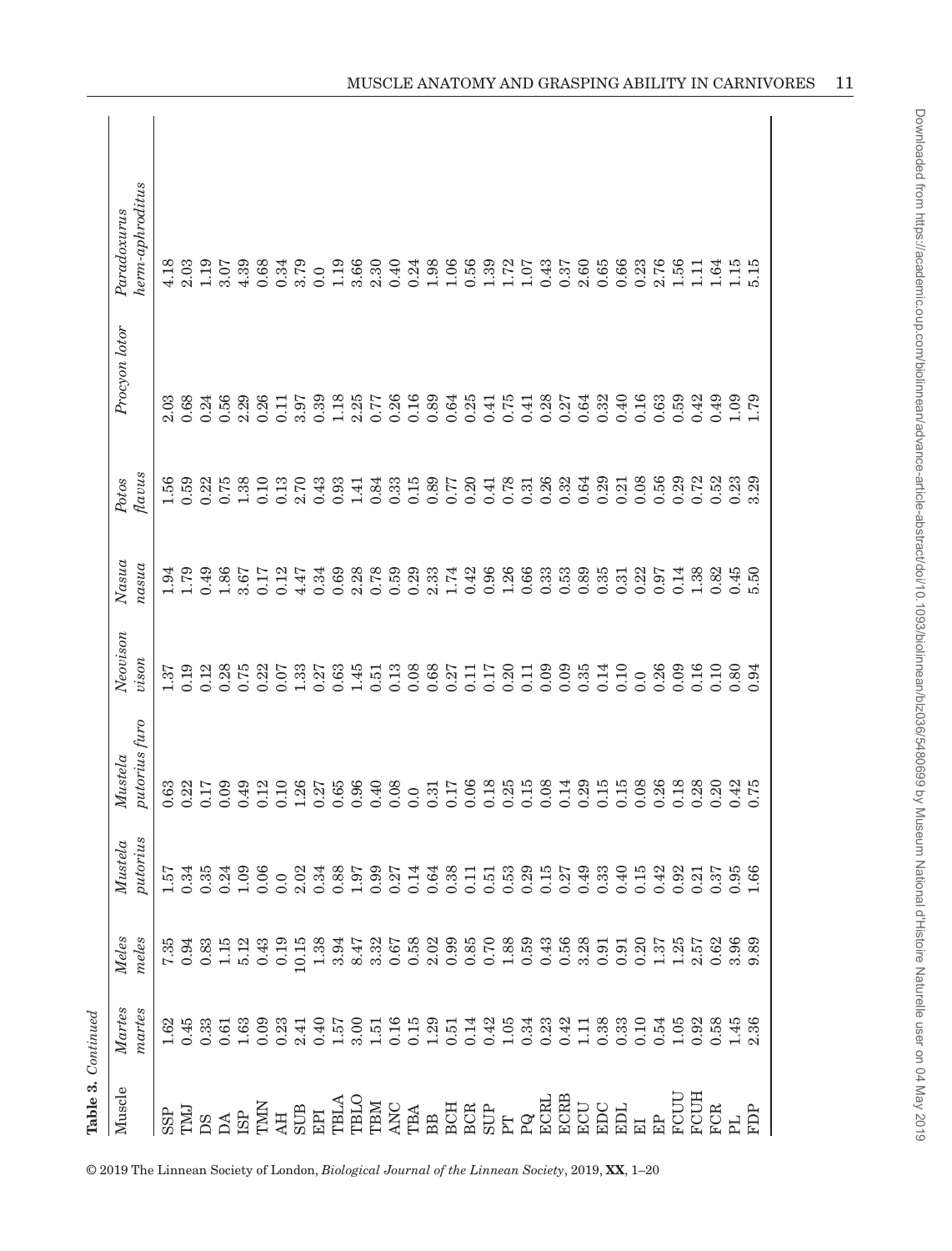<span id="page-11-0"></span>**Table 4.** The *k*-means clustering results on all 19 principal components (explaining 100% of the detected variation)

| Species                    | $k$ -means cluster |
|----------------------------|--------------------|
| Cuon alpinus 1             | 1                  |
| Cuon alpinus 2             | 1                  |
| <i>Vulpes vulpes</i>       | 1                  |
| Hyaena hyaena              | 1                  |
| Panthera leo               | $\overline{2}$     |
| Martes foina               | $\overline{2}$     |
| Martes martes              | $\mathfrak{D}$     |
| Meles meles                | $\overline{2}$     |
| Mustela putorius           | $\mathfrak{D}$     |
| Nasua nasua                | 2                  |
| Paradoxurus hermaphroditus | $\overline{2}$     |
| Galidia elegans            | 3                  |
| Acinonyx jubatus           | 3                  |
| Herpestes auropunctatus    | 3                  |
| Cryptoprocta ferox         | 4                  |
| Mustela putorius furo      | 4                  |
| Neovison vison             | 4                  |
| Potos flavus               | 4                  |
| Procyon lotor              | 4                  |

fossa (*Cryptoprocta ferox*) and the kinkajou (*Potos flavus*), but also the intermediately prehensile raccoon (*Procyon lotor*), and the poorly prehensile ferret and mink. In summary, the five taxa that differ from the a priori prehensility categories are: the cheetah, the ring-tailed mongoose, the raccoon, the ferret and the mink.

# Phylomorphospace

The first three PC axes explain 63.5% of the total detected variation in the sample  $(PC1 = 39.0\%$ , PC2 = 15.4%, PC3 = 9.1%). All Blomberg's *K* values were <1, indicating that related species resemble each other less than expected under the Brownian motion model of trait evolution. Whereas PC1  $(K = 0.24,$  $P = 0.65$ ) and PC3 ( $K = 0.47$ ,  $P = 0.06$ ) showed no phylogenetic signal, this was significant for the second PC ( $K = 0.77, P < 0.005$ ).

The five muscles contributing most along PC1 are the M. spinodeltoideus (DS), M. extensor digitorum communis (EDC), M. triceps brachii caput mediale (TBM), M. flexor digitorum profundus (FDP) and M. flexor carpi radialis (FCR) ([Fig. 3A;](#page-12-0) [Table 5](#page-13-0)). In total, they account for about 27% of the variation along the first PC axis. All five muscles have negative loadings on PC1 ([Table 5\)](#page-13-0) indicating that the taxa on the negative side of the first PC axis have larger ASCAs in these muscles.

The five muscles contributing most along PC2 are the M. supinator (SUP), M. brachioradialis (BCR), M. pronator teres (PT), M. brachialis (BCH) and M. triceps brachii caput accessorium (TBA) [\(Fig. 3C;](#page-12-0) [Table 5](#page-13-0)). In total, they account for almost 50% of the variation along the second PC axis. All five muscles have negative loadings on PC2 ([Table 5](#page-13-0)). The taxa on the negative side of PC2 have larger ASCAs in these muscles.

The overall pattern in terms of prehensility appears unclear at first glance. However, when considering the extremes in our sample, i.e. non-prehensile vs. strongly prehensile animals, taxa are largely separated by PC1 and PC2 ([Fig. 3B\)](#page-12-0). All non-prehensile animals in our sample, such as the cheetah (*Acinonyx jubatus*), the hyena (*Hyaena hyaena*), the dhole (*Cuon alpinus*) and the fox (*V. vulpes*), are associated with PC1 scores close to zero and positive PC2 scores. Taxa with the strongest prehensility, namely the fossa (*Cryptoprocta ferox*) and the kinkajou (*Potos flavus*), are characterized by positive PC1 and negative PC2 scores. Poorly and intermediately prehensile animals are scattered between these extremes with the intermediately prehensile taxa, the small Indian mongoose (*Herpestes auropunctatus*) and the raccoon (*Procyon lotor*) being associated with positive PC1 scores.

In terms of arboreality, the extremes in our sample (i.e. non-arboreal vs. highly arboreal animals) tend to lie on the opposite sides of the graph. Except for the lion (*Panthera leo*) and the badger (*Meles meles*), the nonarboreal animals in our sample are associated with positive PC2 scores ([Fig. 3B,](#page-12-0) D). Taxa with the highest arboreality, namely the palm civet (*Paradoxurus hermaphroditus*), the fossa (*Cryptoprocta ferox*), and the coati (*Nasua nasua*), are characterized by negative PC2 scores. Poorly and intermediately arboreal animals are scattered between these extremes.

Our quantitative analyses revealed no significant signal of arboreality (Wilks' lambda = 0.22;  $F = 1.67$ ;  $P = 0.13$ ; Pphyl = 0.12) nor of prehensile capability (Wilks' lambda =  $0.23; F = 1.61; P = 0.15;$ Pphyl = 0.28) on muscle anatomy when using the first four principal components and irrespective of whether phylogeny was taken into account. This suggests not global trends exist. Univariate analyses of variance taking phylogeny into account suggested, however, differences in muscle ACSA between species differing in prehensility. Specifically, differences were detected in the M. supraspinatus  $(F = 5.80;$  $P = 0.009$ ; Pphyl = 0.01), the M. infraspinatus  $(F = 5.60; P = 0.01; Pphyl = 0.02)$ , the M. subscapularis  $(F = 5.60; P = 0.01; Pphyl = 0.02)$ , the M. triceps brachii caput laterale  $(F = 5.60; P = 0.01; Pphyl = 0.02)$ , the M. brachioradialis (*F* = 11.10; *P* < 0.001; Pphyl < 0.001) and the M. pronator teres  $(F = 4.40; P = 0.02;$ Pphyl = 0.04). However, after Bonferroni correction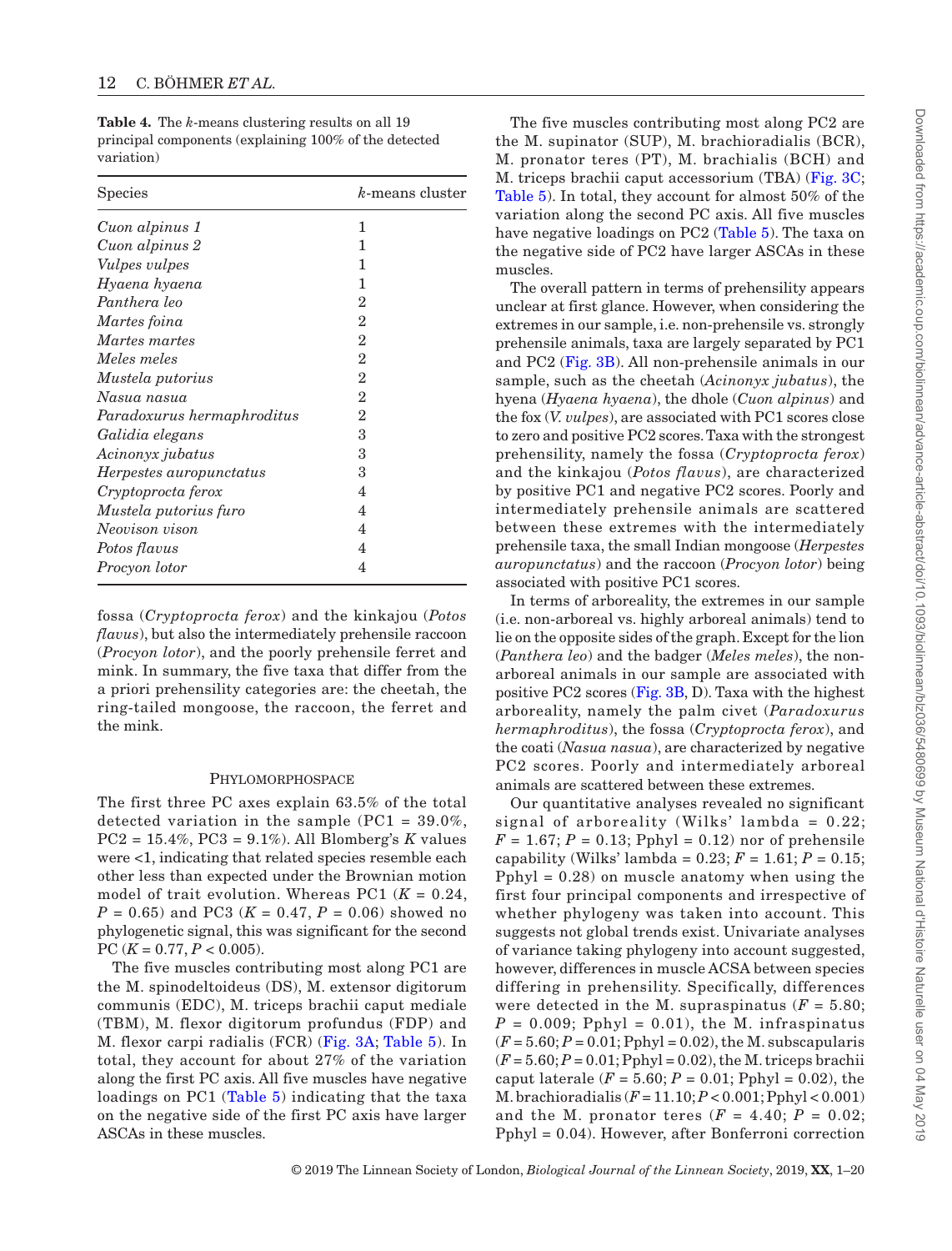

<span id="page-12-0"></span>**Figure 3.** Results of the principal components (PC) analysis of the muscle data. (A,C) Contribution of the variables. (B,D) Scatterplot and projected phylogeny illustrating the distribution of the sampled taxa in morphospace.

for multiple testing only the M. brachioradialis showed differences in ACSA. Post-hoc tests showed that differences in the brachioradialis ACSA were significant between species that have no grasping ability and those that show either poorly developed  $(t = 5.56; P = 0.006)$  or well-developed grasping abilities  $(t = 3.97; P = 0.036)$ . When testing for effects of arboreality, differences in muscle ACSA were significant for the M. acromiodeltoideus ( $F = 3.77$ ;  $P = 0.04$ ; Pphyl = 0.03), the M. supinator ( $F = 3.78$ ;  $P = 0.03$ ; Pphyl = 0.02) and the M. pronator teres  $(F = 3.99; P = 0.03; Pphyl = 0.02)$ . Although none of these differences was significant after Bonferroni

correction for multiple testing, post-hoc tests suggested that the differences were mainly between primarily arboreal vs. non-arboreal species  $(P = 0.04)$ .

# **DISCUSSION**

Although basal Carnivoraformes have been reconstructed as being ambiguous, the most conservative assessment of currently available information supports the hypothesis of primitive arboreal locomotion in carnivoraforms ([Spaulding &](#page-18-29) [Flynn, 2009](#page-18-29); [Goswami & Friscia, 2010](#page-16-3)). Our results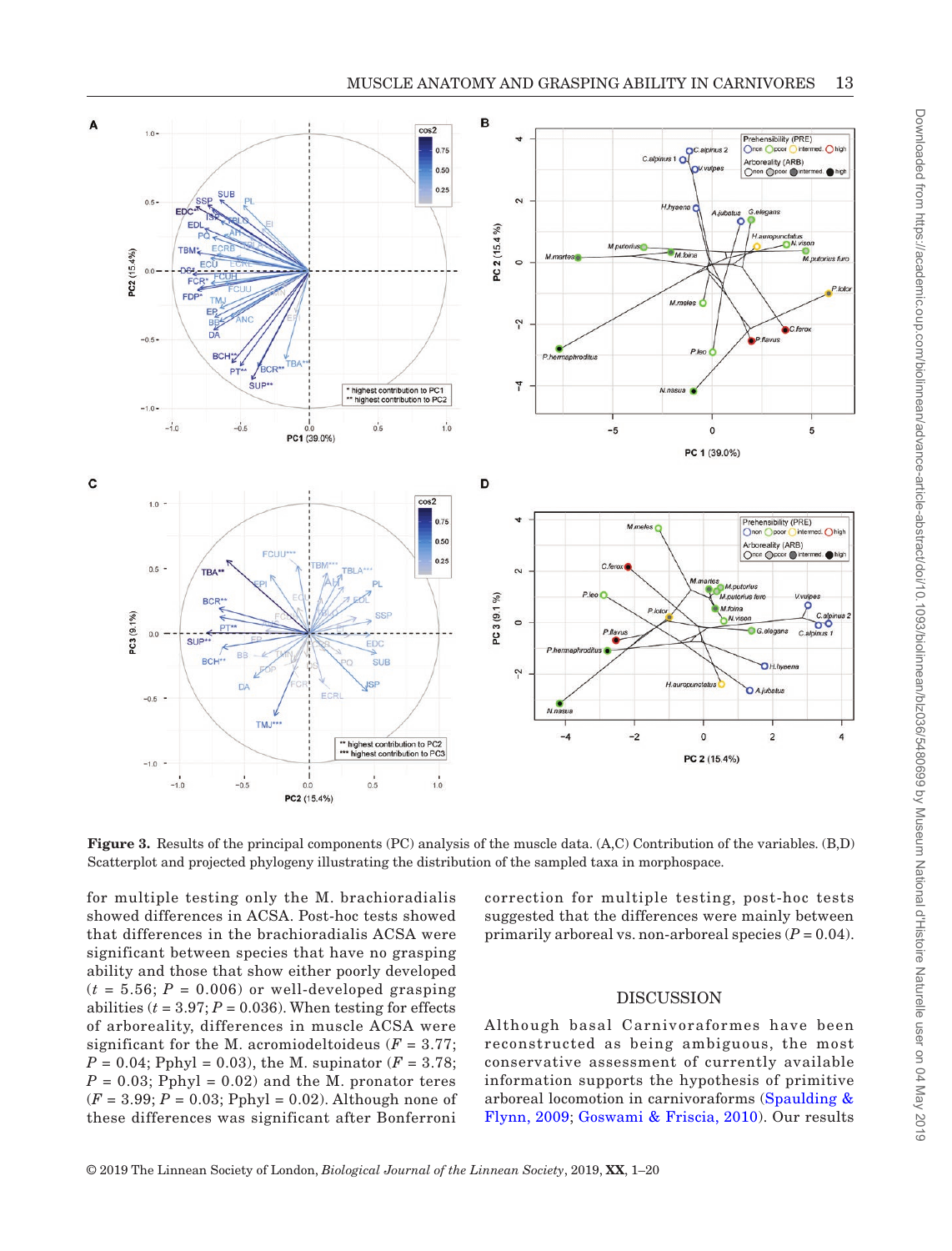| Variable               | PC1                 |          | PC2          |            | PC <sub>3</sub> |          |
|------------------------|---------------------|----------|--------------|------------|-----------------|----------|
|                        | Contribution        | Loading  | Contribution | Loading    | Contribution    | Loading  |
| <b>SSP</b>             | 4.38                | $-0.21$  | 4.68         | 0.22       | 0.32            | 0.06     |
| <b>TMJ</b>             | 3.39                | $-0.18$  | 1.47         | $-0.12$    | $13.92*$        | $-0.37*$ |
| <b>DS</b>              | $5.78*$             | $-0.24*$ | 0.01         | $-0.01$    | 1.12            | $-0.11$  |
| DA                     | 3.89                | $-0.20$  | 3.73         | $-0.19$    | 4.04            | $-0.20$  |
| <b>ISP</b>             | 4.00                | $-0.20$  | 4.06         | 0.20       | 6.87            | $-0.26$  |
| <b>TMN</b>             | $\rm 0.31$          | $-0.06$  | $0.26\,$     | $-0.05$    | 1.55            | $-0.12$  |
| $\mathbf{A}\mathbf{H}$ | 3.09                | $-0.18$  | 1.43         | 0.12       | 4.43            | 0.21     |
| <b>SUB</b>             | 3.39                | $-0.18$  | $5.45\,$     | 0.23       | 0.82            | $-0.09$  |
| <b>EPI</b>             | 0.08                | $-0.03$  | 1.83         | $-0.14$    | 6.91            | 0.26     |
| <b>TBLA</b>            | 1.50                | $-0.12$  | 1.27         | 0.11       | $7.10*$         | $0.27*$  |
| <b>TBLO</b>            | 3.31                | $-0.18$  | 2.69         | 0.16       | 0.49            | 0.07     |
| <b>TBM</b>             | $\mathbf{5.35}^{*}$ | $-0.23*$ | 0.37         | 0.06       | $7.41*$         | $0.27*$  |
| <b>ANC</b>             | 2.62                | $-0.16$  | 2.27         | $-0.15$    | 0.01            | 0.01     |
| <b>TBA</b>             | $\rm 0.24$          | $-0.05$  | $8.27*$      | $-0.29*$   | $10.89*$        | $0.33*$  |
| BB                     | $3.41\,$            | $-0.18$  | 2.74         | $-0.17$    | 1.09            | $-0.10$  |
| BCH                    | 2.55                | $-0.16$  | $9.07*$      | $-0.30*$   | 0.41            | $-0.06$  |
| BCR                    | 1.12                | $-0.11$  | $9.81*$      | $-0.31*$   | 1.28            | 0.11     |
| <b>SUP</b>             | 1.41                | $-0.12$  | $12.70*$     | $-0.36*$   | 0.00            | 0.00     |
| PT                     | 2.04                | $-0.14$  | $9.66*$      | $-0.31*$   | 0.55            | 0.07     |
| PQ                     | 3.96                | $-0.20$  | 1.23         | 0.11       | 0.87            | $-0.09$  |
| <b>ECRL</b>            | 2.25                | $-0.15$  | 0.23         | $\rm 0.05$ | 5.02            | $-0.22$  |
| ECRB                   | 3.63                | $-0.19$  | 0.30         | $0.05\,$   | 0.66            | $-0.08$  |
| <b>ECU</b>             | 4.12                | $-0.20$  | 0.18         | 0.04       | 2.56            | 0.16     |
| <b>EDC</b>             | $5.47*$             | $-0.23*$ | 4.47         | 0.21       | 0.00            | $-0.01$  |
| <b>EDL</b>             | 4.67                | $-0.22$  | 1.94         | 0.14       | 2.73            | 0.17     |
| EI                     | 0.94                | $-0.10$  | $1.95\,$     | 0.14       | $0.01\,$        | $-0.01$  |
| EP                     | $3.82\,$            | $-0.20$  | $2.30\,$     | $-0.15$    | $0.01\,$        | 0.01     |
| <b>FCUU</b>            | 2.98                | $-0.17$  | $0.16\,$     | $-0.04$    | $9.28*$         | $0.30*$  |
| <b>FCUH</b>            | 4.10                | $-0.20$  | 0.16         | $-0.04$    | 1.33            | 0.12     |
| <b>FCR</b>             | $\mathbf{5.05}^{*}$ | $-0.22*$ | $0.30\,$     | $-0.05$    | 2.80            | $-0.17$  |
| PL                     | 1.85                | $-0.14$  | 4.64         | 0.22       | 3.69            | 0.19     |
| <b>FDP</b>             | $\mathbf{5.32}^{*}$ | $-0.23*$ | 0.39         | $-0.06$    | 1.84            | $-0.14$  |

<span id="page-13-0"></span>**Table 5.** Contribution of the variables (%) to the first three principal components (PC1 to PC3) and loadings of the variables. The five variables that contribute most for each PC are indicated in bold and with asterisks (\*)

suggest that the ancestral modern carnivore was probably non-arboreal and had poor prehensility based on the species included in our study. However, it is important to note that our ancestral reconstruction is based on a limited sample and includes only representative members of the crownclade Carnivora. This is in accordance with a previous study that indicated that the common ancestor of the ailurid, procyonid and mustelid clades was terrestrial or semi-arboreal and had poorly developed prehensile capabilities ([Fabre](#page-16-4) *et al.*, 2013). The loss of any prehensile capability occurred convergently in Feliformia (*Acinonyx jubatus*, *Hyaena hyaena*) and Caniformia (Canidae) ([Fig. 2](#page-8-0)). Forelimb bone morphology and in particular elbow joint morphology

supports this observation ([Ewer, 1977;](#page-16-2) [Iwaniuk](#page-17-1) *et al.*, [1999;](#page-17-1) [Andersson & Werdelin, 2003\)](#page-15-4). Some carnivores retained supinatory ability allowing them to manipulate food items, whereas other carnivores lost the ability to supinate and became strictly cursorial [\(Ewer, 1977](#page-16-2); [Andersson & Werdelin, 2003](#page-15-4)).

#### Forelimb musculature and prehensility

Considering the extremes in our sample, comparison of the force-producing capacity of the intrinsic musculature overall reflects the ecology of the carnivores in our sample. Non-prehensile taxa (e.g. the dhole, *Cuon alpinus*, or the hyaena, *Hyaena hyaena*) differ in their muscle properties from poorly prehensile taxa (e.g. the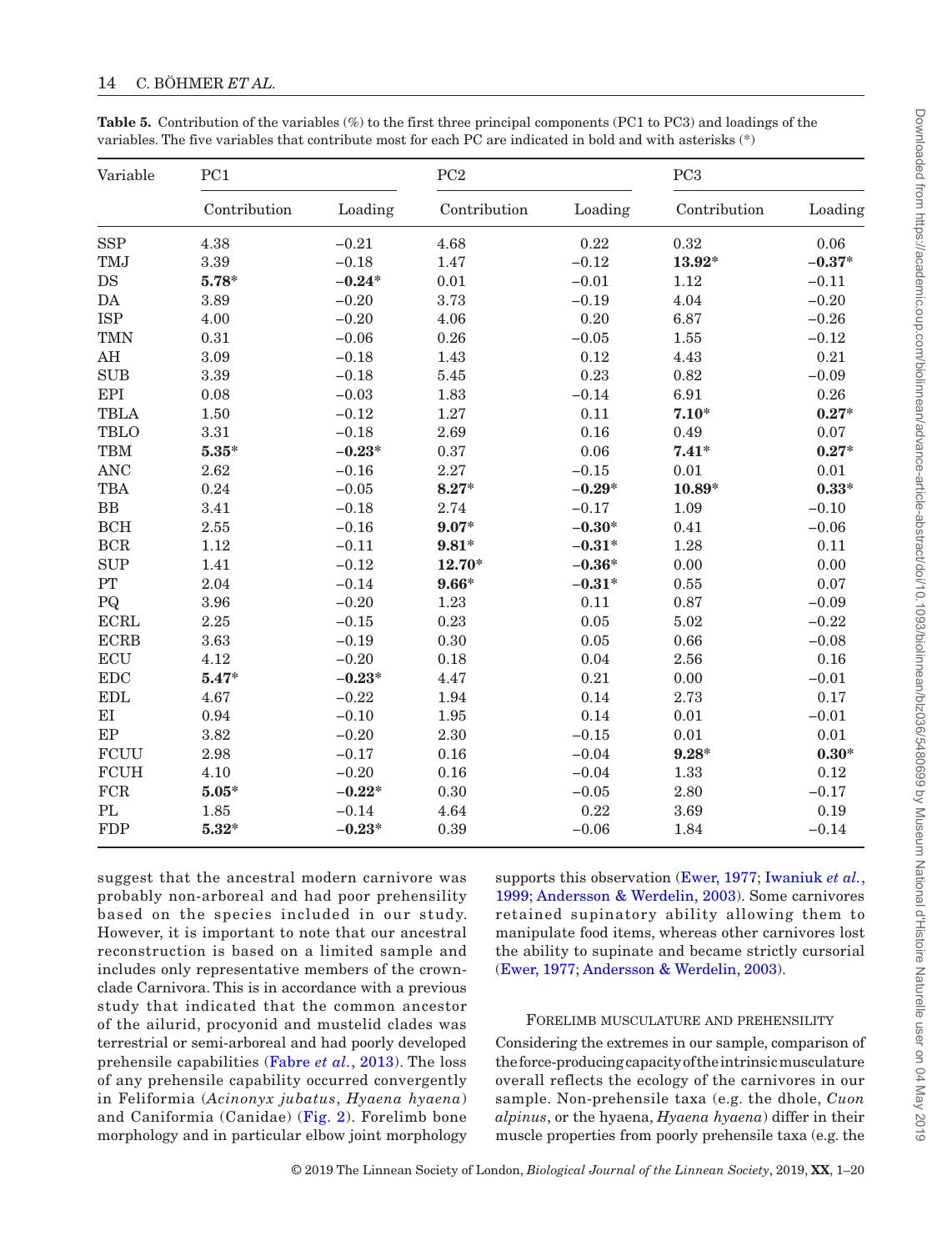stone marten, *Martes foina*) and from intermediately to strongly prehensile taxa (e.g. the kinkajou, *Potos flavus*). The non-prehensile taxa in our sample include canids and hyaenids as well as the cheetah (*Acinonyx jubatus*) that chase their prey over relatively long distances and that do not use their forelimbs to grab and manipulate prey. The cheetah's morphological features are unique among felids, including an increased cursorial ability that was acquired at the expense of the manipulative capabilities of the forelimb ([Russell & Bryant, 2001\)](#page-18-30).This is supported by the observation that these specimens lack or have poorly developed muscles that help to rotate the forelimb (e.g. M. epitrochlearis, M. brachioradialis, M. supinator, M. pronator teres). It is also in accordance with the morphology of the bones and the joints that point to a restriction of movements of the radius and ulna to a sagittal plane (e.g. [Gonyea, 1978](#page-16-29); [Spoor & Badoux,](#page-18-31) [1986;](#page-18-31) [Martín-Serra](#page-17-27) *et al.*, 2016). The two distantly related taxa with the strongest prehensility in our sample, the euplerid fossa (*Cryptoprocta ferox*) and the procyonid kinkajou (*Potos flavus*), are significantly different from the non-prehensile taxa and share similar force-producing capacities of the forelimb muscles. In particular, the rotator muscles are well developed, thus enhancing pronation and supination of the forelimb, as has been shown in other prehensile carnivores such as the lynx and the ocelot ([Julik](#page-17-7) *et al.*, [2012](#page-17-7); [Viranta](#page-19-14) *et al.*, 2016). More specifically, it is the M. brachioradialis that differs between taxa that differ in grasping ability. This muscle is an important rotator, as demonstrated by the brachioradialis reflex, which causes pronation or supination and slight elbow flexion ([Teasdall & Magladery, 1974](#page-19-15)). In accordance with our study, a greater functional importance for the M. brachioradialis has been reported for mustelids, procyonids and felids when compared to canids ([Junior](#page-17-8) *et al.*[, 2015](#page-17-8)). The soft tissue adaptations go hand in hand with a specialized limb bone morphology allowing for a wide range of rotation in the forelimb (e.g. [Andersson,](#page-15-5) [2004;](#page-15-5) [Ercoli](#page-16-30) *et al.*, 2012).

#### Prehensility and arboreality

Generally, a single evolutionary origin is proposed for prehension, possibly derived from either digging (e.g. [Brácha](#page-16-31) *et al.*, 1990), climbing on thin branches (e.g. [Anton](#page-16-32) *et al.*, 2006) or capturing prey (e.g. [Iwaniuk](#page-17-28) [& Whishaw, 2000](#page-17-28)). Although the functional signal in the muscles indicating strong prehensility is not clearly distinguishable from that indicating high arboreality, the present results suggest a trend in differences in muscular adaptations for prehensile capabilities and arboreal locomotion. Among the excellent climbers in our sample, differences in the degree of prehensility are reflected in the forelimb

musculature (primarily along PC1): the poorly prehensile palm civet (*Paradoxurus hermaphroditus*) and coati (*Nasua nasua*) vs. the strongly prehensile kinkajou (*Potos flavus*) and fossa (*Cryptoprocta ferox*). Thus, a strong prehensile capability in the forelimb is not a prerequisite for climbing in carnivores. There are alternative strategies to make secure contact with the arboreal substrate [\(Iwaniuk](#page-17-14) *et al.*, 2000). The palm civet (*Paradoxurus hermaphroditus*) has strongly grasping hindfeet that it uses for arboreal locomotion ([Gittleman, 1985\)](#page-16-33). The agile and fast-moving coati (*Nasua nasua*) may represent a possible tradeoff between maximizing prehensility and arboreal locomotor speed (e.g. [Kleiman](#page-17-17) *et al.*, 2004). Overall, this supports the observation based on the forelimb bone morphology of musteloids that the evolution of an arboreal lifestyle preceded the development of enhanced grasping ability ([Fabre](#page-16-4) *et al.*, 2013).

Among the taxa with intermediate to strong prehensility, differences in the degree of arboreality are also reflected in the forelimb musculature (primarily along PC2): the non-arboreal small Indian mongoose (*Herpestes auropunctatus*) vs. the intermediately arboreal raccoon (*Procyon lotor*) and the highly arboreal kinkajou (*Potos flavus*) and fossa (*Cryptoprocta ferox*). This suggests that prehensility may have evolved independently from arboreality in some taxa. Interestingly, the prehensile capabilities in the small Indian mongoose (*Herpestes auropunctatus*) and the raccoon (*Procyon lotor*) are strongly associated with a high degree of dexterity ([McClearn, 1985,](#page-17-29) [1992](#page-17-4); [Iwaniuk & Whishaw, 1999;](#page-17-12) [Estes, 2012\)](#page-16-34). Raccoons find most of their food on the ground and have exquisite fine control of forepaw digits, but do not have the converging grasp of kinkajous [\(McClearn, 1992](#page-17-4)). In this context, an important distinction has to be considered: precision vs. power grasping (reviewed by [Sustaita](#page-19-2) *et al.*, 2013). The precision grasp is characterized by high dexterity and sensibility, whereas the power grasp is attributed to high stability and security. Because larger muscle ACSAs are expected to be linked to the power grasp rather than the precision grasp, it is not surprising that the dexterous taxa in our sample differ from the strongly prehensile ones. The power grasp appears to be advantageous for arboreal locomotion, whereas the precision grasp can evolve independently from a climbing lifestyle. To fully assess the role that the muscles of the forelimb may play in determining prehensility in carnivores, it would be interesting to evaluate the musculature responsible for fine control of the digits.

## **CONCLUSION**

The major factors responsible for adaptive modifications in the forelimb morphology of mammals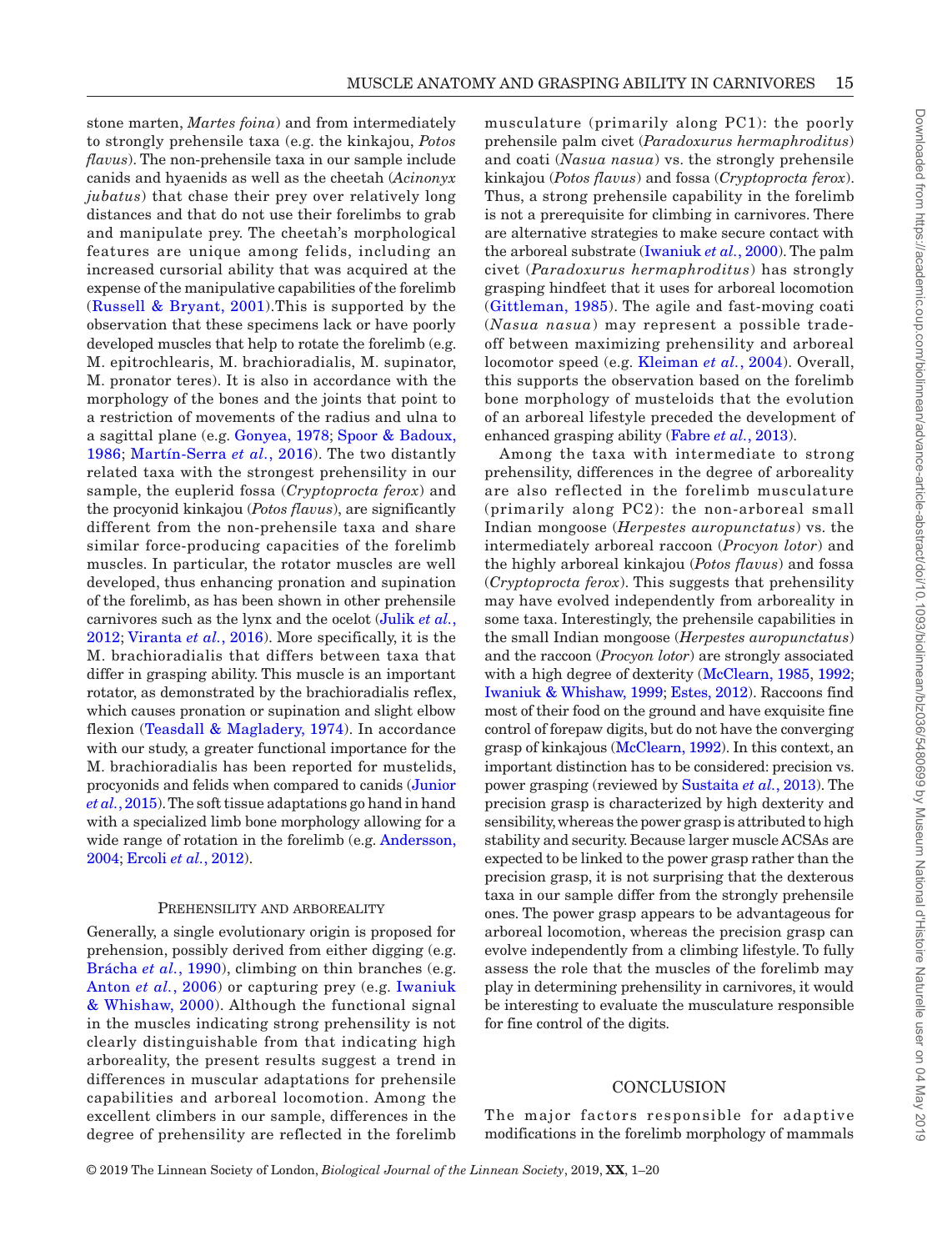involve food and feeding as well as locomotion. A strong grasp is advantageous for both predation and arboreal locomotion and, thus, prehensility and arboreality are tightly linked to each other (reviewed by [Sustaita](#page-19-2) *et al.*, 2013). The general movements needed to grasp a food item or to grasp a tree trunk or branch are relatively similar. In frogs and primates, for example, the evolution of grasping is thought to be an exaptation of the specialization of the forelimbs for arboreal locomotion ([Napier, 1967;](#page-18-32) Gray *et al.*[, 1997;](#page-16-35) [Manzano](#page-17-30) *et al.*, 2008). Within carnivores, this may also be the case for the red panda (*Ailurus fulgens*) (Anton *et al*[., 2006;](#page-16-32) [Salesa](#page-18-33) *et al.*, 2006; [Endo](#page-16-36) *et al.*, [2007\)](#page-16-36) and has been reported for mustelids in general [\(Fabre](#page-16-4) *et al.*, 2013). In contrast, climbing adaptations in the musculoskeletal system of the forearm and hand in the giant panda (*Ailuropoda melanoleuca*) are interpreted to be an exaptation of the specialization of the forelimbs for the manipulation of bamboo [\(Davis,](#page-16-37) [1964;](#page-16-37) [Anton](#page-16-32) *et al*., 2006; [Salesa](#page-18-33) *et al.*, 2006).

Acknowledging certain limitations, the present results suggest that strong prehensile capabilities are primarily associated with well-developed rotator muscles favouring the transport phase of prehension, whereas a high degree of arboreality is primarily linked to well-developed flexor muscles contributing to a strong grasp [\(Fig. 3A](#page-12-0)). Because the muscle properties characterizing prehensile taxa do not correspond to those characterizing arboreal taxa, the present study suggests a dual origin of prehensility in carnivores. On the one hand, the ability to grasp appears to be derived from arboreal thin-branch climbing (e.g. [Grillner & Wallen, 1985](#page-16-38)) as perhaps for the kinkajou (*Potos flavus*). On the other hand, prehensility may be derived from the need to manipulate food items (e.g. [Iwaniuk & Whishaw, 2000](#page-17-28)) as perhaps for the raccoon (*Procyon lotor*). Thus, the differences in forelimb muscle specialization in carnivores may be explained by evolutionary pressures favouring either prehensility or arboreality. According to the 'Dual Visuomotor Channel Theory', the reach phase and the grasp phase during prehension are of independent origin [\(Karl & Whishaw, 2013](#page-17-31)). The two phases depend on two neural pathways that extend from visual cortex to motor cortex via the parietal lobe [\(Karl & Whishaw,](#page-17-31) [2013\)](#page-17-31). It would be interesting to investigate the neural pathway that mediates the transport phase as well. If it is independent of the grasp phase, this would support the observed differences in muscle specialization in terms of prehensility and arboreality.

## ACKNOWLEDGMENTS

This paper was a contribution to a European Federation for Primatology symposium on 'What an interdisciplinary approach can tell us about the evolution of grasping and manipulation' held on 21–25 August 2017 at the University of Strasbourg in France and organized by Emmanuelle Pouydebat and Ameline Bardo, the proceedings of which have been collated as a Special Issue of the Journal (2019). We would like to thank Grégory Breton and Jérôme Catinaud from the parc des félins and the animal park of la Haute-Touche for providing specimens for study; and Eric Pellé, Zoé Thalaud and Christophe Voisin from the taxidermy facilities for the preparation of these specimens. We are grateful to the collections of the Muséum National d'Histoire Naturelle for access to specimens. We also thank Dr Sven Reese and Dr Estella Böhmer (Faculty of Veterinary Medicine of the Ludwig-Maximilians-Universität in Munich), Opale Robin and Benoît Clavel (INRAP Centre de Recherches Archologiques de l'Oise in Compiegne), Christophe Gottini (taxidermy facility of the MNHN in Paris), Géraldine Veron and Jérôme Fuchs for providing us with specimens for dissection. We would also like to thank two anonymous reviewers for their helpful comments. The present study was financially supported by a Labex BCDiv Postdoc fellowship (C.B.) the Investissement d'Avenir Project Labex BCDiv (ANR-10-LABX-0003), a Labex BCDiv Master fellowship (M.T.) the Investissement d'Avenir Project Labex BCDiv (ANR-10-LABX-0003) and a Marie-Skłodowska Curie fellowship (H2020-EU.1.3.2. EU project 655694 - GETAGRIP) (A.-C.F.).

# REFERENCES

- <span id="page-15-2"></span>**Allen V**, **Elsey RM**, **Jones N**, **Wright J**, **Hutchinson JR. 2010.** Functional specialization and ontogenetic scaling of limb anatomy in *Alligator mississippiensis*. *Journal of Anatomy* **216:** 423–445.
- <span id="page-15-3"></span>**Allen V**, **Molnar J**, **Parker W**, **Pollard A**, **Nolan G**, **Hutchinson JR. 2014.** Comparative architectural properties of limb muscles in Crocodylidae and Alligatoridae and their relevance to divergent use of asymmetrical gaits in extant Crocodylia. *Journal of Anatomy* **225:** 569–582.
- <span id="page-15-0"></span>**Amundsen Huffmaster SL**, **Van Acker GM 3**rd, **Luchies CW**, **Cheney PD. 2017.** Muscle synergies obtained from comprehensive mapping of the primary motor cortex forelimb representation using high-frequency, long-duration ICMS. *Journal of Neurophysiology* **118:** 455–470.
- <span id="page-15-5"></span>**Andersson K. 2004.** Elbow-joint morphology as a guide to forearm function and foraging behavior in mammalian carnivores. *Zoological Journal of the Linnean Society* **142:** 91–104.
- <span id="page-15-4"></span>**Andersson K**, **Werdelin L. 2003.** The evolution of cursorial carnivores in the Tertiary: implications of elbow-joint morphology. *Proceedings of the Royal Society London B* **270:**  S163–165.
- <span id="page-15-1"></span>**Antón SC. 1999.** Macaque masseter muscle: internal architecture, fiber length and cross-sectional area. *International Journal of Primatology* **20:** 441–462.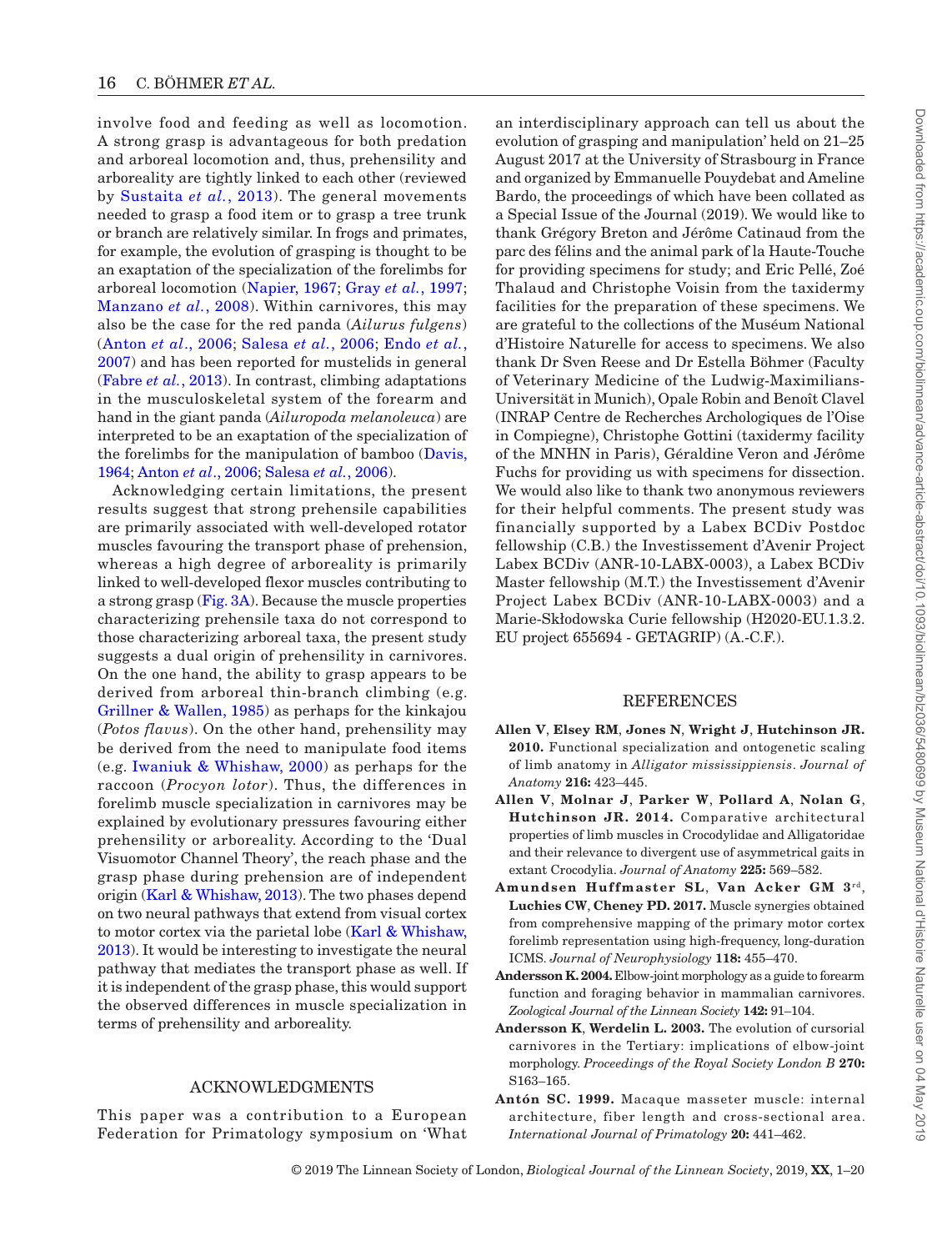- <span id="page-16-32"></span>**Antón M**, **Salesa MJ**, **Pastor JF**, **Peigné S**, **Morales J. 2006.** Implications of the functional anatomy of the hand and forearm of *Ailurus fulgens* (Carnivora, Ailuridae) for the evolution of the 'false-thumb' in pandas. *Journal of Anatomy* **209:** 757–764.
- <span id="page-16-16"></span>**Baghli A**, **Verhagen R. 2004.** Home ranges and movement patterns in a vulnerable polecat *Mustela putorius* population. *Acta Theriologica* **49:** 247–258.
- <span id="page-16-28"></span>**Beaulieu JM**, **Jhwueng DC**, **Boettiger C**, **O'Meara BC. 2012.** Modeling stabilizing selection: expanding the Ornstein–Uhlenbeck model of adaptive evolution. *Evolution* **66:** 2369–2383.
- <span id="page-16-7"></span>**Biewener AA. 2003.** *Animal locomotion.* Oxford: Oxford University Press.
- <span id="page-16-26"></span>**Blomberg SP**, **Garland T Jr**, **Ives AR. 2003.** Testing for phylogenetic signal in comparative data: behavioral traits are more labile. *Evolution* **57:** 717–745.
- <span id="page-16-10"></span>**Böhmer C**, **Fabre AC**, **Herbin M**, **Peigné S**, **Herrel A. 2018.**  Anatomical basis of differences in locomotor behavior in martens: a comparison of the forelimb musculature between two sympatric species of martes. *Anatomical Record* **301:** 449–472.
- <span id="page-16-31"></span>**Brácha V**, **Zhuravin IA**, **Bures J. 1990.** The reaching reaction in the rat: a part of the digging pattern? *Behavioural Brain Research* **36:** 53–64.
- <span id="page-16-27"></span>**Butler MA**, **King AA. 2004.** Phylogenetic comparative analysis: a modeling approach for adaptive evolution. *The American Naturalist* **164:** 683–695.
- <span id="page-16-17"></span>**Chapman JG**, **Feldhamer G. 1982.** *Wild mammals of North America.* Baltimore: The Johns Hopkins University Press.
- <span id="page-16-14"></span>**Close RI. 1972.** Dynamic properties of mammalian skeletal muscles. *Physiological Reviews* **52:** 129–197.
- <span id="page-16-22"></span>**Cuff AR**, **Sparkes EL**, **Randau M**, **Pierce SE**, **Kitchener AC**, **Goswami A**, **Hutchinson JR. 2016.** The scaling of postcranial muscles in cats (Felidae) I: forelimb, cervical, and thoracic muscles. *Journal of Anatomy* **229:** 128–141.
- <span id="page-16-37"></span>**Davis DD. 1964.** The giant panda. A morphological study of evolutionary mechanisms. *Fieldiana Zoology Memoirs* **3:**  1–339.
- <span id="page-16-23"></span>**Dick TJ**, **Clemente CJ. 2016.** How to build your dragon: scaling of muscle architecture from the world's smallest to the world's largest monitor lizard. *Frontiers in Zoology* **13:** 8.
- <span id="page-16-20"></span>**Dickinson E**, **Stark H**, **Kupczik K. 2018.** Non-destructive determination of muscle architectural variables through the use of DiceCT. *Anatomical Record* **301:** 363–377.
- <span id="page-16-24"></span>**Ding C**, **He X. 2004.** K-means clustering via principal component analysis. In *Proceedings of the* 21st International Conference on Machine Learning. Banff, Canada, 225–232.
- <span id="page-16-36"></span>**Endo H**, **Hama N**, **Niizawa N**, **Kimura J**, **Itou T**, **Koie H**, **Sakai T. 2007.** Three-dimensional analysis of the manipulation system in the lesser panda. *Mammal Study* **32:** 99–103.
- <span id="page-16-30"></span>**Ercoli MD**, **Prevosti FJ**, **Álvarez A. 2012.** Form and function within a phylogenetic framework: locomotory habits of extant predators and some Miocene Sparassodonta (Metatheria). *Zoological Journal of the Linnean Society* **165:** 224–251.
- <span id="page-16-34"></span>**Estes RD. 2012.** *The behavior guide to African mammals: including hoofed mammals, carnivores, primates.* Berkeley: University of California Press.
- <span id="page-16-2"></span>**Ewer R. 1977.** *The Carnivores.* New York: Cornell University Press.
- <span id="page-16-5"></span>**Fabre AC**, **Cornette R**, **Goswami A**, **Peigné S. 2015.** Do constraints associated with the locomotor habitat drive the evolution of forelimb shape? A case study in musteloid carnivorans. *Journal of Anatomy* **226:** 596–610.
- <span id="page-16-4"></span>**Fabre AC**, **Cornette R**, **Slater G**, **Argot C**, **Peigné S**, **Goswami A**, **Pouydebat E. 2013.** Getting a grip on the evolution of grasping in musteloid carnivorans: a three-dimensional analysis of forelimb shape. *Journal of Evolutionary Biology* **26:** 1521–1535.
- <span id="page-16-12"></span>**Flatt AE. 2000.** Grasp. *Proceedings (Baylor University. Medical Center)* **13:** 343–348.
- <span id="page-16-18"></span>**Ford LS**, **Hoffmann RS. 1988.** *Potos flavus*. *Mammalian Species* **321:** 1–9.
- <span id="page-16-0"></span>**Gambaryan PP. 1974.** *How mammals run: anatomical adaptations.* New York: John Wiley & Sons.
- <span id="page-16-13"></span>**Geed S**, **van Kan PLE. 2017.** Grasp-based functional coupling between reach- and grasp-related components of forelimb muscle activity. *Journal of Motor Behavior* **49:** 312–328.
- <span id="page-16-11"></span>**Georgopoulos AP. 1986.** On reaching. *Annual Review of Neuroscience* **9:** 147–170.
- <span id="page-16-33"></span>**Gittleman JL. 1985.** Carnivore body size: ecological and taxonomic correlates. *Oecologia* **67:** 540–554.
- <span id="page-16-6"></span>**Gompper ME**, **Decker DM. 1998.** *Nasua nasua. Mammalian Species* **508:** 1–9.
- <span id="page-16-29"></span>**Gonyea WJ. 1978.** Functional implications of felid forelimb anatomy. *Acta Anatomica* **102:** 111–121.
- <span id="page-16-3"></span>**Goswami A, Friscia A, eds. 2010.** *Carnivoran evolution. New views on phylogeny, form and function.* Cambridge: Cambridge University Press.
- <span id="page-16-35"></span>**Gray LA**, **O'Reilly JC**, **Nishikawa KC. 1997.** Evolution of forelimb movement patterns for prey manipulation in anurans. *The Journal of Experimental Zoology* **277:** 417–424.
- <span id="page-16-38"></span>**Grillner S**, **Wallén P. 1985.** Central pattern generators for locomotion, with special reference to vertebrates. *Annual Review of Neuroscience* **8:** 233–261.
- <span id="page-16-1"></span>**Hall BK, ed. 2007.** *Fins into limbs: evolution, development, and transformation.* Chicago: University of Chicago Press.
- <span id="page-16-21"></span>**Hammer Ø**, **Harper DAT**, **Ryan PD. 2001.** PAST: palaeontological statistics software package for education and data analysis. *Palaeontologia Electronica* **4:** 1–9.
- <span id="page-16-25"></span>**Harvey PH**, **Pagel MD. 1991.** *The comparative method in evolutionary biology.* Oxford: Oxford University Press.
- <span id="page-16-15"></span>**Hawkins CE**, **Racey PA. 2005.** Low population density of a tropical forest carnivore, *Cryptoprocta ferox*: implications for protected area management. *Oryx* **39:** 35–43.
- <span id="page-16-19"></span>**Herrel A**, **De Smet A**, **Aguirre LF**, **Aerts P. 2008.**  Morphological and mechanical determinants of bite force in bats: do muscles matter? *The Journal of Experimental Biology* **211:** 86–91.
- <span id="page-16-9"></span>**HerrelA**, **Tolley KA**, **Measey GJ**, **daSilvaJM**, **Potgieter DF**, **Boller E**, **Boistel R**, **Vanhooydonck B. 2013.** Slow but tenacious: an analysis of running and gripping performance in chameleons. *The Journal of Experimental Biology* **216:**  1025–1030.
- <span id="page-16-8"></span>**Hildebrand M**, **Goslow GE. 2004.** *Vergleichende und funktionelle Anatomie der Wirbeltiere.* Berlin: Springer.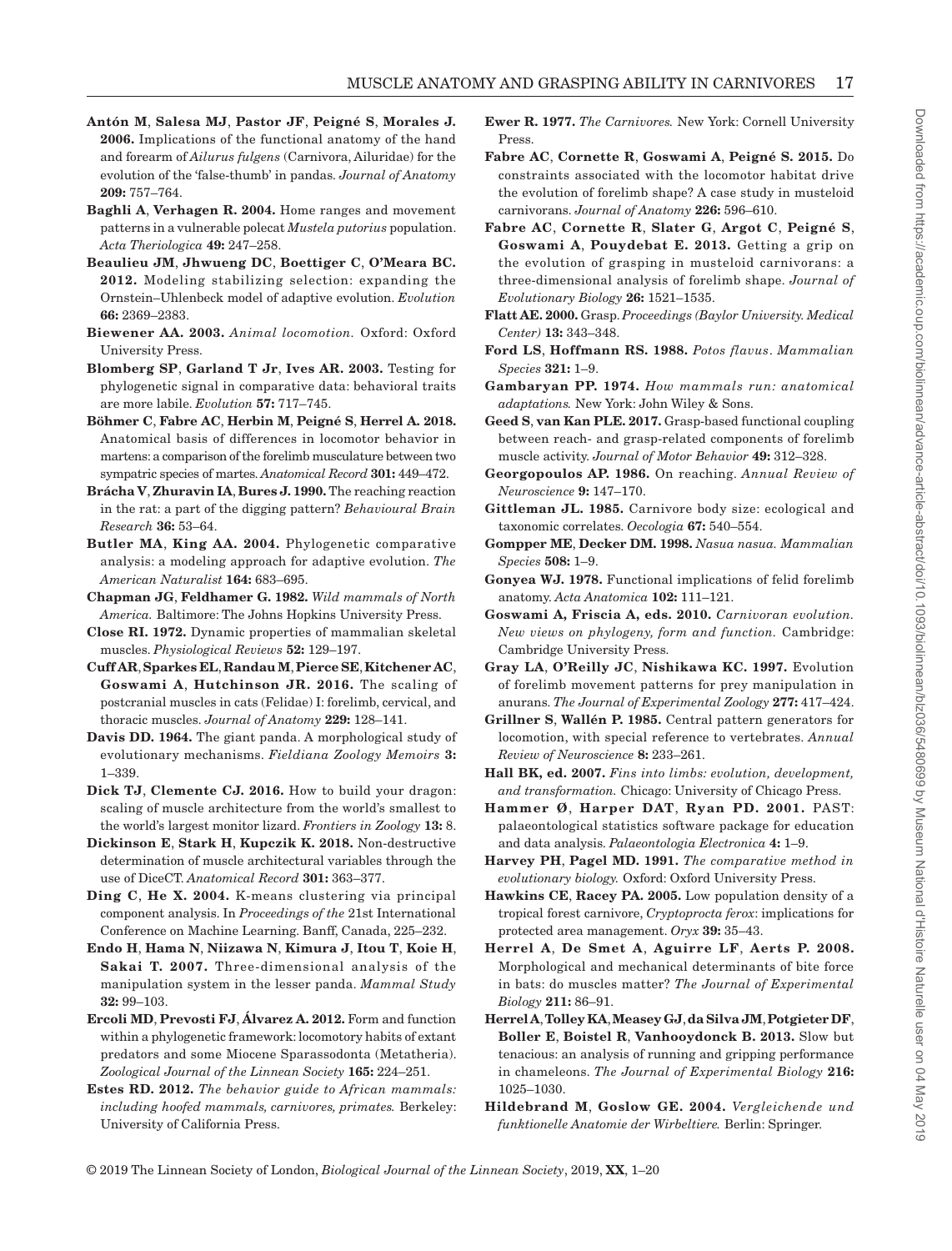- <span id="page-17-0"></span>**Holmes T. 1980.** *Locomotor adaptations in the limb skeletons of North American mustelids.* Unpublished Dissertation, Humboldt State University.
- <span id="page-17-25"></span>**Horn CC**, **Friedman MI. 2003.** Detection of single unit activity from the rat vagus using cluster analysis of principal components. *Journal of Neuroscience Methods* **122:** 141–147.
- <span id="page-17-6"></span>**Hudson PE**, **Corr SA**, **Payne-Davis RC**, **Clancy SN**, **Lane E**, **Wilson AM. 2011.** Functional anatomy of the cheetah (*Acinonyx jubatus*) forelimb. *Journal of Anatomy* **218:** 375–385.
- <span id="page-17-9"></span>**Hyland BI**, **Reynolds JN. 1993.** Pattern of activity in muscles of shoulder and elbow during forelimb reaching in the rat. *Human Movement Science* **12:** 51–69.
- <span id="page-17-10"></span>**Ivanco TL**, **Pellis SM**, **Whishaw IQ. 1996.** Skilled forelimb movements in prey catching and in reaching by rats (*Rattus norvegicus*) and opossums (*Monodelphis domestica*): relations to anatomical differences in motor systems. *Behavioural Brain Research* **79:** 163–181.
- <span id="page-17-1"></span>**Iwaniuk AN**, **Pellis SM**, **Whishaw IQ. 1999.** The relationship between forelimb morphology and behaviour in North American carnivores (Carnivora). *Canadian Journal of Zoology* **77:** 1064–1074.
- <span id="page-17-14"></span>**Iwaniuk AN**, **Pellis SM**, **Whishaw IQ. 2000.** The relative importance of body size, phylogeny, locomotion, and diet in the evolution of forelimb dexterity in fissiped carnivores (Carnivora). *Canadian Journal of Zoology* **78:** 1110–1125.
- <span id="page-17-12"></span>**Iwaniuk AN**, **Whishaw IQ. 1999.** How skilled are the skilled limb movements of the raccoon (*Procyon lotor*)? *Behavioural Brain Research* **99:** 35–44.
- <span id="page-17-28"></span>**Iwaniuk AN**, **Whishaw IQ. 2000.** On the origin of skilled forelimb movements. *Trends in Neurosciences* **23:** 372–376.
- <span id="page-17-13"></span>**Jeannerod M**, **Arbib MA**, **Rizzolatti G**, **Sakata H. 1995.**  Grasping objects: the cortical mechanisms of visuomotor transformation. *Trends in Neurosciences* **18:** 314–320.
- <span id="page-17-18"></span>**Jones KE**, **Bielby J**, **Cardillo M**, **Fritz SA**, **O'Dell J**, **Orme CDL**, **Safi K**, **Sechrest W**, **Boakes EH**, **Carbone C**, **Connolly C**, **Cutts MJ**, **Foster JK**, **Grenyer R**, **Habib M**, **Plaster CA**, **Price SA**, **Rigby EA**, **Rist J**, **Teacher A**, **Bininda-Emonds ORP**, **Gittleman JL**, **Mace GM**, **Purvis A. 2009.** PanTHERIA: a species-level database of life history, ecology, and geography of extant and recently extinct mammals. *Ecology* **90:** 2648–2648.
- <span id="page-17-20"></span>**Joy JB**, **Liang RH**, **McCloskey RM**, **Nguyen T**, **Poon AF. 2016.** Ancestral reconstruction. *PLoS Computational Biology* **12:** e1004763.
- <span id="page-17-7"></span>**Julik E**, **Zack S**, **Adrian B**, **Maredia S**, **Parsa A**, **Poole M**, **Starbuck A**, **Fisher RE. 2012.** Functional anatomy of the forelimb muscles of the ocelot (*Leopardus pardalis*). *Journal of Mammalian Evolution* **19:** 277–304.
- <span id="page-17-8"></span>**Junior PdS**, **Santos LMRPd**, **Nogueira DMP**, **Abidu-Figueiredo M**, **Santos ALQ. 2015.** Occurrence and morphometrics of the brachioradialis muscle in wild carnivorans (Carnivora: Caniformia, Feliformia). *Zoologia* **32:** 23–32.
- <span id="page-17-31"></span>**Karl JM**, **Whishaw IQ. 2013.** Different evolutionary origins for the reach and the grasp: an explanation for dual visuomotor channels in primate parietofrontal cortex. *Frontiers in Neurology* **4:** 1–13.
- <span id="page-17-24"></span>**Kassambara A. 2017.** *Practical guide to principal component methods in R.* Scotts Valley: CreateSpace Independent Publishing Platform.
- <span id="page-17-23"></span>**Kassambara A**, **Mundt F. 2017.** *factoextra*. *Extract and Visualize the Results of Multivariate Data Analyses. R package version 1.0.5.* Available at: [https://cran.r-project.org/](https://cran.r-project.org/package=factoextra﻿) [package=factoextra.](https://cran.r-project.org/package=factoextra﻿)
- <span id="page-17-3"></span>**Kilbourne BM. 2017.** Selective regimes and functional anatomy in the mustelid forelimb: diversification toward specializations for climbing, digging, and swimming. *Ecology and Evolution* **7:** 8852–8863.
- <span id="page-17-17"></span>**Kleiman DG**, **Geist V**, **McDade MC. 2004.** *Grzimek's animal life encyclopedia, Vol. 14 Mammals III.* Farmington Hills: Gale Group.
- <span id="page-17-15"></span>**Krausman PR**, **Morales SM. 2005.** *Acinonyx jubatus*. *Mammalian Species* **771:** 1–6.
- <span id="page-17-21"></span>**Kupczik K**, **Stark H**, **Mundry R**, **Neininger FT**, **Heidlauf T**, **Röhrle O. 2015.** Reconstruction of muscle fascicle architecture from iodine-enhanced microCT images: a combined texture mapping and streamline approach. *Journal of Theoretical Biology* **382:** 34–43.
- <span id="page-17-22"></span>**Lieber RL**, **Friden J. 2001.** Clinical significance of skeletal muscle architecture. *Clinical Orthopaedics and Related Research* **383:** 140–151.
- <span id="page-17-5"></span>**Losos JB**, **Walton BM**, **Bennett AF. 1993.** Trade-offs between sprinting and clinging ability in Kenyan chameleons. *Functional Ecology* **7:** 281–286.
- <span id="page-17-16"></span>**Macdonald DW, Loveridge AJ, eds. 2010.** *The biology and conservation of wild felids.* Oxford: Oxford University Press.
- <span id="page-17-19"></span>**Maddison WP**, **Maddison DR. 2011.** *Mesquite: a modular system for evolutionary analysis, Version 2.75*. Available at: [http://mesquiteproject.org/](http://mesquiteproject.org/﻿)
- <span id="page-17-26"></span>**Maechler M**, **Rousseeuw P**, **Struyf A**, **Hubert M**, **Hornik K. 2018.** *cluster: cluster analysis basics and extensions. R package version 2.0.7-1.* Available at: [https://cran.r-project.](https://cran.r-project.org/package=cluster) [org/package=cluster](https://cran.r-project.org/package=cluster)
- <span id="page-17-30"></span>**Manzano AS**, **Abdala V**, **Herrel A. 2008.** Morphology and function of the forelimb in arboreal frogs: specializations for grasping ability? *Journal of Anatomy* **213:** 296–307.
- <span id="page-17-2"></span>**Martín-Serra A**, **Figueirido B**, **Palmqvist P. 2014.** A three-dimensional analysis of morphological evolution and locomotor performance of the carnivoran forelimb. *PLoS One* **9:** e85574.
- <span id="page-17-27"></span>**Martín-Serra A**, **Figueirido B**, **Palmqvist P. 2016.** In the pursuit of the predatory behavior of Borophagines (Mammalia, Carnivora, Canidae): inferences from forelimb morphology. *Journal of Mammalian Evolution* **23:** 237–249.
- <span id="page-17-29"></span>**McClearn D. 1985.** Anatomy of raccoon (*Procyon lotor*) and coati (*Nasua narica* and *N. nasua*) forearm and leg muscles: relations between fiber length, moment-arm length, and joint-angle excursion. *Journal of Morphology* **183:** 87–115.
- <span id="page-17-4"></span>**McClearn D. 1992.** Locomotion, posture, and feeding behavior of Kinkajous, Coatis, and Raccoons. *Journal of Mammalogy* **73:** 245–261.
- <span id="page-17-11"></span>**McKenna JE**, **Whishaw IQ. 1999.** Complete compensation in skilled reaching success with associated impairments in limb synergies, after dorsal column lesion in the rat. *The Journal of Neuroscience* **19:** 1885–1894.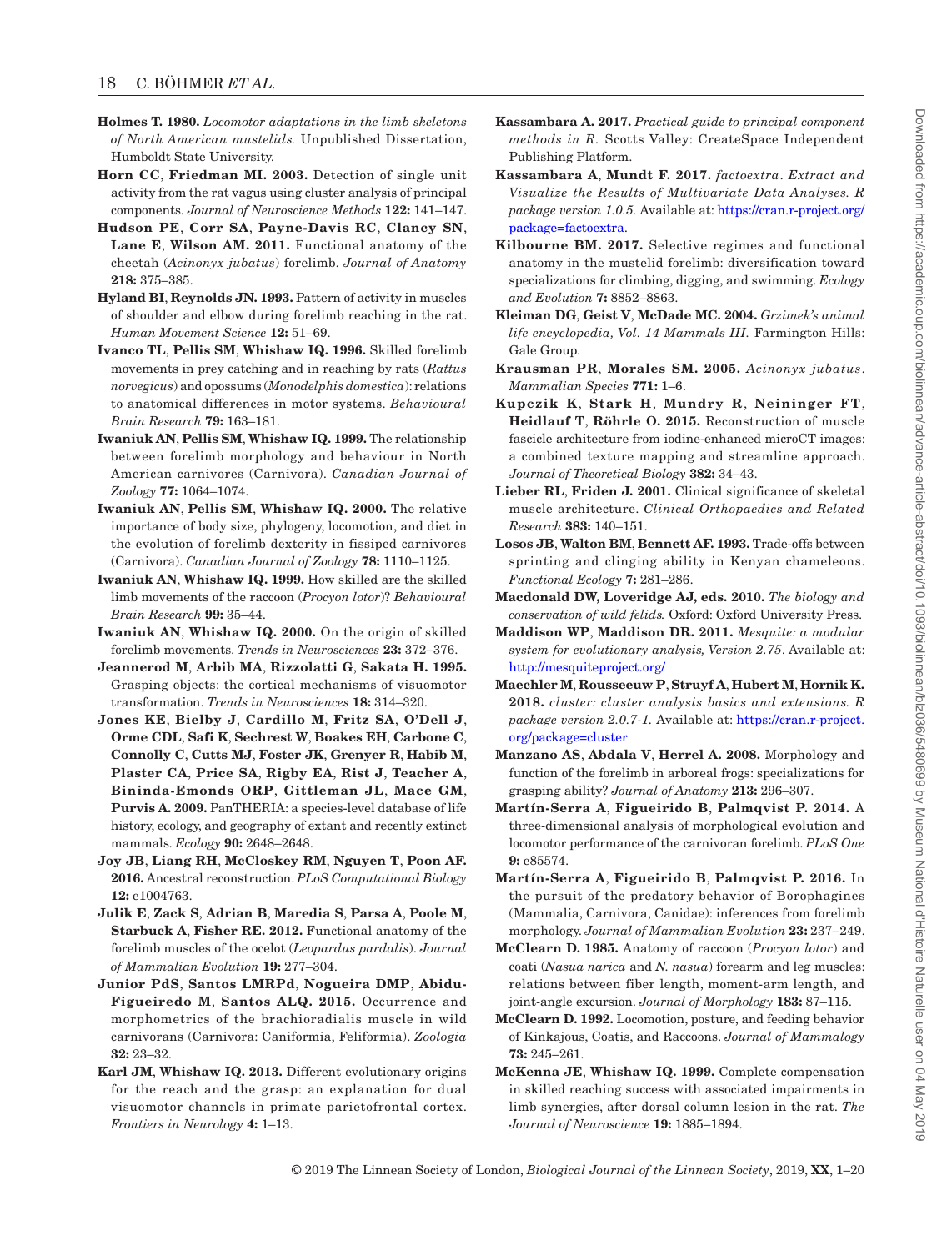- <span id="page-18-4"></span>**McNeill AR. 1983.** *Animal mechanics.* London: Blackwell **Scientific**
- **Meachen-Samuels J**, **Van Valkenburgh B. 2009.** Forelimb indicators of prey-size preference in the Felidae. *Journal of Morphology* **270:** 729–744.
- <span id="page-18-3"></span>**Mendez J**, **Keys A. 1960.** Density and composition of mammalian muscle. *Metabolism* **9:** 184–188.
- <span id="page-18-22"></span>**Moore AL**, **Budny JE**, **Russell AP**, **Butcher MT. 2013.**  Architectural specialization of the intrinsic thoracic limb musculature of the American badger (*Taxidea taxus*). *Journal of Morphology* **274:** 35–48.
- <span id="page-18-2"></span>**Myatt JP**, **Crompton RH**, **Payne-Davis RC**, **Vereecke EE**, **Isler K**, **Savage R**, **D'Août K**, **Günther MM**, **Thorpe SK. 2012.** Functional adaptations in the forelimb muscles of nonhuman great apes. *Journal of Anatomy* **220:** 13–28.
- <span id="page-18-11"></span>**Nakabayashi M**, **Ahmad AH**, **Kohshima S. 2016.** Behavioral feeding strategy of frugivorous civets in a Bornean rainforest. *Journal of Mammalogy* **97:** 798–805.
- <span id="page-18-7"></span>**Napier JR. 1961.** Prehensility and opposability in the hands of primates. *Symposia of the Zoological Society of London* **5:**  115–132.
- <span id="page-18-32"></span>**Napier JR. 1967.** Evolutionary aspects of primate locomotion. *American Journal of Physical Anthropology* **27:** 333–341.
- <span id="page-18-9"></span>**Nellis DW. 1989.** *Herpestes auropunctatus*. *Mammalian Species* **342:** 1–6.
- <span id="page-18-10"></span>**Nellis DW**, **Everard COR. 1983.** The biology of the mongoose in the Caribbean. *Studies on the Fauna of Curaçao and Other Caribbean Islands* **64:** 1–162.
- <span id="page-18-6"></span>**Nyakatura K**, **Bininda-Emonds OR. 2012.** Updating the evolutionary history of Carnivora (Mammalia): a new species-level supertree complete with divergence time estimates. *BMC Biology* **10:** 12.
- <span id="page-18-18"></span>**Nyakatura JA**, **Stark H. 2015.** Aberrant back muscle function correlates with intramuscular architecture of dorsovertebral muscles in two-toed sloths. *Mammalian Biology - Zeitschrift für Säugetierkunde* **80:** 114–121.
- <span id="page-18-25"></span>**Parsons KJ**, **Cooper WJ**, **Albertson RC. 2009.** Limits of principal components analysis for producing a common trait space: implications for inferring selection, contingency, and chance in evolution. *PLoS One* **4:** e7957.
- <span id="page-18-0"></span>**Peckre L**, **FabreAC**, **WallCE**, **Brewer D**, **EhmkeE**, **Haring D**, **Shaw E**, **Welser K**, **Pouydebat E. 2016.** Holding-on: co-evolution between infant carrying and grasping behaviour in strepsirrhines. *Scientific Reports* **6:** 37729.
- <span id="page-18-28"></span>**Pennell MW**, **Eastman JM**, **Slater GJ**, **Brown JW**, **Uyeda JC**, **FitzJohn RG**, **Alfaro ME**, **Harmon LJ. 2014.** geiger v2.0: an expanded suite of methods for fitting macroevolutionary models to phylogenetic trees. *Bioinformatics* **30:** 2216–2218.
- <span id="page-18-16"></span>**Powell PL**, **Roy RR**, **Kanim P**, **Bello MA**, **Edgerton VR. 1984.** Predictability of skeletal muscle tension from architectural determinations in guinea pig hindlimbs. *Journal of Applied Physiology* **57:** 1715–1721.
- <span id="page-18-24"></span>**R Development Core Team**. **2017.** *R: A language and environment for statistical computing.* Vienna: R Foundation for Statistical Computing.
- <span id="page-18-14"></span>**Reighard J, Jennings HS. 1902.** *Anatomy of the cat*. New York: Henry Holt and Company.
- <span id="page-18-26"></span>**Revell LJ. 2012.** phytools: an R package for phylogenetic comparative biology (and other things). *Methods in Ecology and Evolution* **3:** 217–223.
- <span id="page-18-20"></span>**Rosin S**, **Nyakatura JA. 2017.** Hind limb extensor muscle architecture reflects locomotor specialisations of a jumping and a striding quadrupedal caviomorph rodent. *Zoomorphology* **136:** 267–277.
- <span id="page-18-13"></span>**Royer-Carenzi M**, **Pontarotti P**, **Didier G. 2013.** Choosing the best ancestral character state reconstruction method. *Mathematical Biosciences* **242:** 95–109.
- <span id="page-18-19"></span>**Rupert JE**, **Rose JA**, **OrganJM**, **Butcher MT. 2015.** Forelimb muscle architecture and myosin isoform composition in the groundhog (*Marmota monax*). *The Journal of Experimental Biology* **218:** 194–205.
- <span id="page-18-30"></span>**Russell AP**, **Bryant HN. 2001.** Claw retraction and protraction in the Carnivora: the cheetah (*Acinonyx jubatus*) as an atypical felid. *Journal of Zoology* **254:** 67–76.
- <span id="page-18-17"></span>**Sacks RD**, **Roy RR. 1982.** Architecture of the hind limb muscles of cats: functional significance. *Journal of Morphology* **173:** 185–195.
- <span id="page-18-33"></span>**Salesa MJ**, **Anton M**, **Peigne S**, **Morales J. 2006.** Evidence of a false thumb in a fossil carnivore clarifies the evolution of pandas. *Proceedings of the National Academy of Sciences USA* **103:** 379–382.
- <span id="page-18-5"></span>**Sargis EJ. 2001.** The grasping behaviour, locomotion and substrate use of the tree shrews *Tupaia minor* and *T. tana* (Mammalia, Scandentia). *Journal of Zoology* **253:**  485–490.
- <span id="page-18-15"></span>**Schneider CA**, **Rasband WS**, **Eliceiri KW. 2012.** NIH Image to ImageJ: 25 years of image analysis. *Nature Methods* **9:**  671–675.
- <span id="page-18-21"></span>**Scott SH**, **Winter DA. 1991.** A comparison of three muscle pennation assumptions and their effect on isometric and isotonic force. *Journal of Biomechanics* **24:** 163–167.
- <span id="page-18-27"></span>**Sidlauskas B. 2008.** Continuous and arrested morphological diversification in sister clades of characiform fishes: a phylomorphospace approach. *Evolution* **62:** 3135–3156.
- <span id="page-18-8"></span>**Sillero-Zubiri C**, **Ginsberg JR**, **Macdonald DW. 2004.**  *Canids: foxes, wolves, jackals, and dogs. Status Survey and Conservation Action Plan*. Gland: ICUN International Union for Conservation of Nature and Natural Resources.
- <span id="page-18-1"></span>**Smith JM**, **Savage RJG. 1955.** Some locomotory adaptations in mammals. *Zoological Journal of the Linnean Society* **42:**  603–622.
- <span id="page-18-23"></span>**Sopher RS**, **Amis AA**, **Davies DC**, **Jeffers JR. 2017.** The influence of muscle pennation angle and cross-sectional area on contact forces in the ankle joint. *The Journal of Strain Analysis for Engineering Design* **52:** 12–23.
- <span id="page-18-29"></span>**Spaulding M**, **Flynn JJ. 2009.** Anatomy of the postcranial skeleton of "*Miacis*" *uintensis* (Mammalia: Carnivoramorpha). *Journal of Vertebrate Paleontology* **29:** 1212–1223.
- <span id="page-18-31"></span>**Spoor CF**, **Badoux DM. 1986.** Descriptive and functional morphology of the neck and forelimb of the striped hyena (*Hyaena hyaena*, L. 1758). *Anatomischer Anzeiger* **161:**  375–387.
- <span id="page-18-12"></span>**Steel M**, **Penny D. 2000.** Parsimony, likelihood, and the role of models in molecular phylogenetics. *Molecular Biology and Evolution* **17:** 839–850.